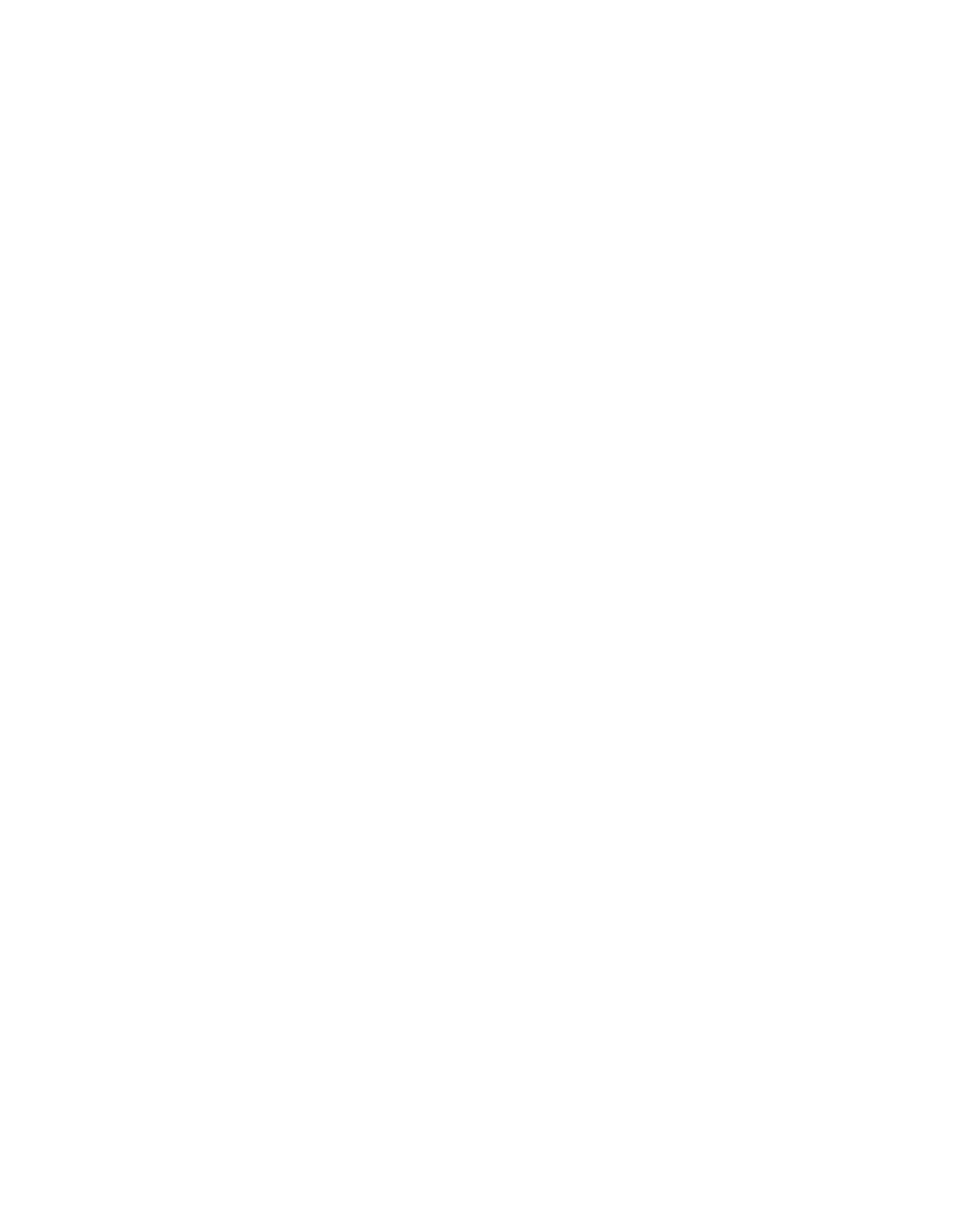# **COUNTY OF ORANGE REDEVELOPMENT SUCCESSOR AGENCY (A Private-Purpose Trust Fund of the County of Orange, California)**

For the period of February 1, 2012 through June 30, 2012

# Table of Contents

|                                                                                                                                                                                            | Page |
|--------------------------------------------------------------------------------------------------------------------------------------------------------------------------------------------|------|
|                                                                                                                                                                                            |      |
| <b>Financial Statements:</b>                                                                                                                                                               |      |
|                                                                                                                                                                                            |      |
|                                                                                                                                                                                            |      |
|                                                                                                                                                                                            |      |
| <b>Supplemental Information:</b>                                                                                                                                                           |      |
|                                                                                                                                                                                            |      |
|                                                                                                                                                                                            |      |
| <b>Compliance Report:</b>                                                                                                                                                                  |      |
| Independent Auditor's Report on Internal Control over Financial Reporting<br>and on Compliance and Other Matters Based on an Audit<br>of Financial Statements Performed in Accordance with |      |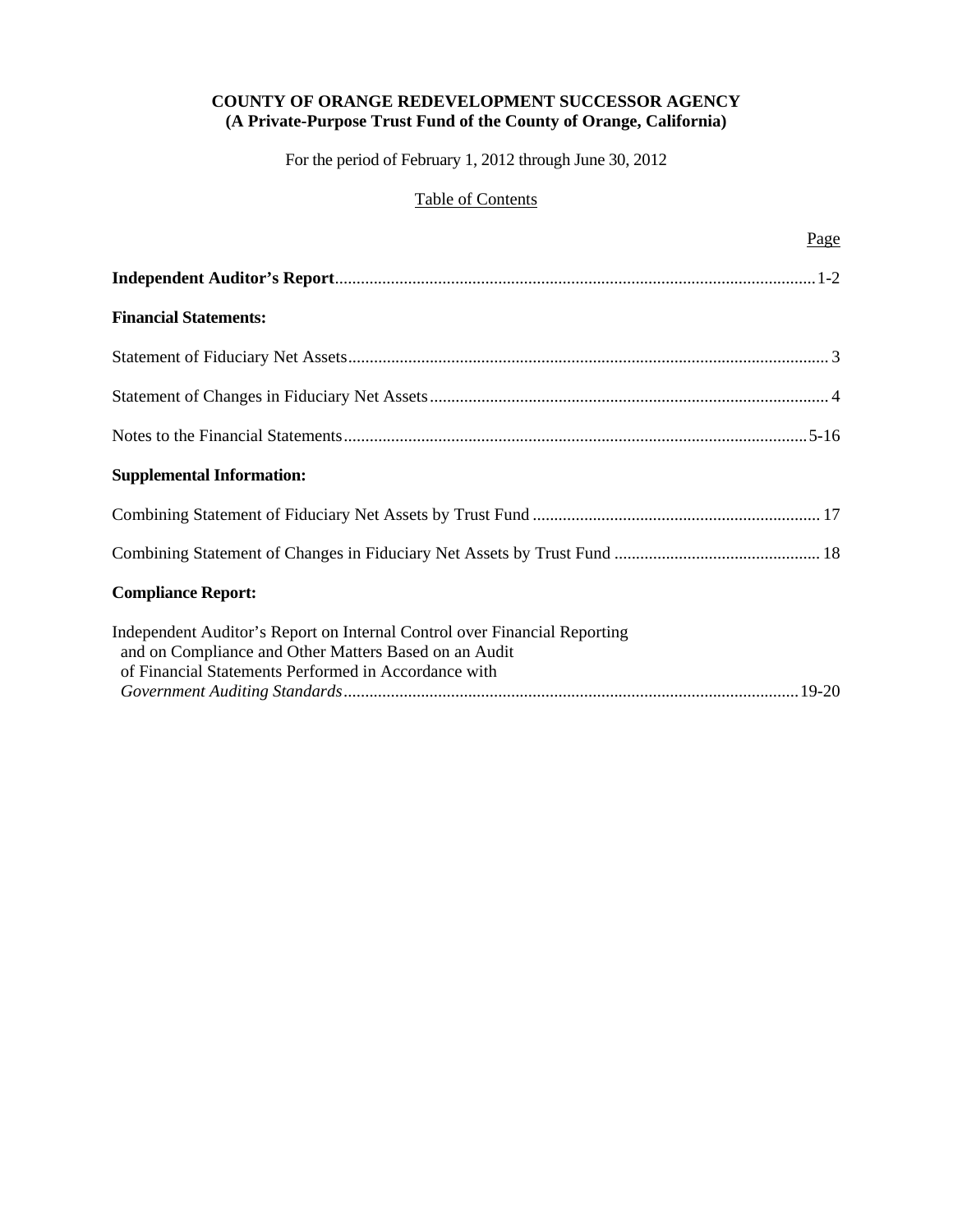

# **INDEPENDENT AUDITOR'S REPORT**

Oversight Board County of Orange Redevelopment Successor Agency Santa Ana, California

We have audited the accompanying financial statements of the County of Orange Redevelopment Successor Agency (Successor Agency), a private purpose trust fund of the County of Orange, California, as of June 30, 2012, and for the period of inception (February 1, 2012) to June 30, 2012, as listed in the table of contents. These financial statements are the responsibility of the Successor Agency's management. Our responsibility is to express an opinion on these financial statements based on our audit.

We conducted our audit in accordance with auditing standards generally accepted in the United States of America and the standards applicable to financial audits contained in *Government Auditing Standards*, issued by the Comptroller General of the United States. Those standards require that we plan and perform the audit to obtain reasonable assurance about whether the financial statements are free of material misstatement. An audit includes consideration of internal control over financial reporting as a basis for designing audit procedures that are appropriate in the circumstances, but not for the purpose of expressing an opinion on the effectiveness of the Successor Agency's internal control over financial reporting. Accordingly, we express no such opinion. An audit also includes examining, on a test basis, evidence supporting the amounts and disclosures in the financial statements, assessing the accounting principles used and the significant estimates made by management, as well as evaluating the overall financial statement presentation. We believe that our audit provides a reasonable basis for our opinion.

As discussed in Note 1, the financial statements present only the Successor Agency and do not purport to, and do not, present fairly the financial position of County of Orange, California, as of June 30, 2012, and the changes in its financial position, for the year then ended in conformity with accounting principles generally accepted in the United States of America.

In our opinion, the financial statements referred to previously present fairly, in all material respects, the respective financial position of the Successor Agency, as of June 30, 2012, and the respective change in financial position, thereof for the initial period then ended in conformity with accounting principles generally accepted in the United States of America.

As described in Note 1, Assembly Bill 1X 26 was upheld and declared constitutional by the California Supreme Court on December 29, 2011. As part of its decision, the Supreme Court established the date of dissolution for redevelopment agencies to be February 1, 2012. The redevelopment agencies in California, including the Orange County Development Agency (the Agency), were terminated and successor agencies were appointed to wind down the affairs of the former redevelopment agencies in accordance with the provisions of Assembly Bill 1X 26. The County of Orange has elected to be appointed as Successor Agency for purposes of winding down the affairs of the Agency. As a result, the Agency dissolved on February 1, 2012. The fund balances of the former Orange County Development Agency funds were transferred to a private purpose trust fund of the County of Orange on February 1, 2012. Additionally, as of February 1, 2012, certain assets were transferred to the Orange County Housing Authority.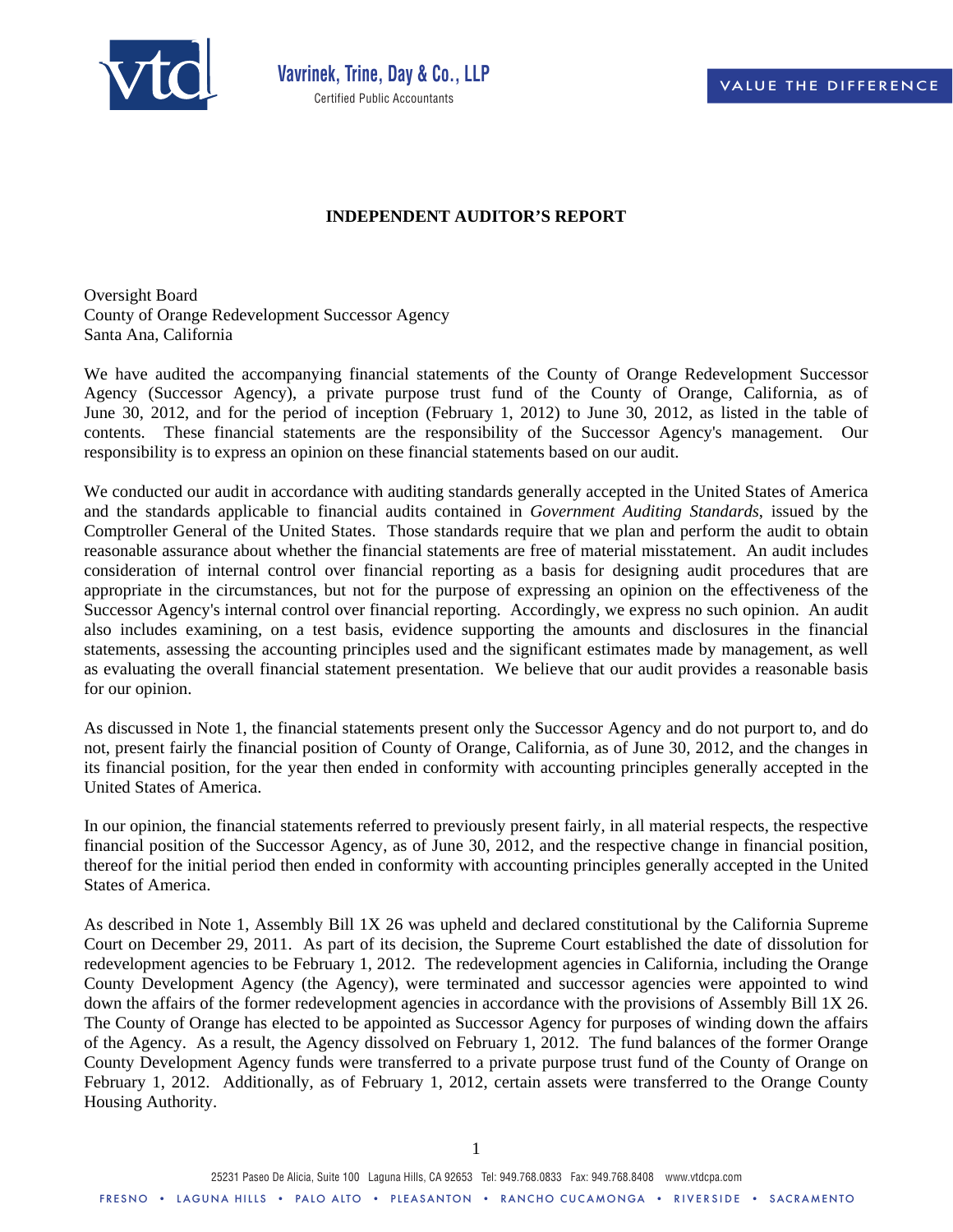In accordance with *Government Auditing Standards*, we have also issued our report dated December 18, 2012, on our consideration of the Successor Agency's internal control over financial reporting and on our tests of its compliance with certain provisions of laws, regulations, contracts, and grant agreements and other matters. The purpose of that report is to describe the scope of our testing of internal control over financial reporting and compliance and the results of that testing, and not to provide an opinion on the internal control over financial reporting or on compliance. That report is an integral part of an audit performed in accordance with *Government Auditing Standards* and should be considered in assessing the results of our audit.

Accounting principles generally accepted in the United States of America require that management's discussion and analysis on pages 3 through 6 be presented to supplement the basic financial statements. Such information, although not a part of the basic financial statements, is required by the Governmental Accounting Standards Board, who considers it to be an essential part of financial reporting for placing the basic financial statements in an appropriate operational, economic, or historical context. We have applied certain limited procedures to the required supplementary information in accordance with auditing standards generally accepted in the United States of America, which consisted of inquiries of management about the methods of preparing the information and comparing the information for consistency with management's responses to our inquiries, the basic financial statements, and other knowledge we obtained during our audit of the basic financial statements. We do not express an opinion or provide any assurance on the information because the limited procedures do not provide us with evidence sufficient to express an opinion or provide any assurance.

Our audit was conducted for the purpose of forming an opinion on financial statements that collectively comprise the Successor Agency's basic financial statements. The supplementary information on page 18 and 19 is presented for purposes of additional analysis and is not a required part of the basic financial statements. The supplementary information is the responsibility of management and was derived from and relate directly to the underlying accounting and other records used to prepare the financial statements. The information has been subjected to the auditing procedures applied in the audit of the financial statements and certain additional procedures, including comparing and reconciling such information directly to the underlying accounting and other records used to prepare the financial statements or to the financial statements themselves, and other additional procedures in accordance with auditing standards generally accepted in the United States of America. In our opinion, the information is fairly stated in all material respects in relation to the financial statements as a whole.

Vavrinck, Trine, Day é Co. LLP

December 18, 2012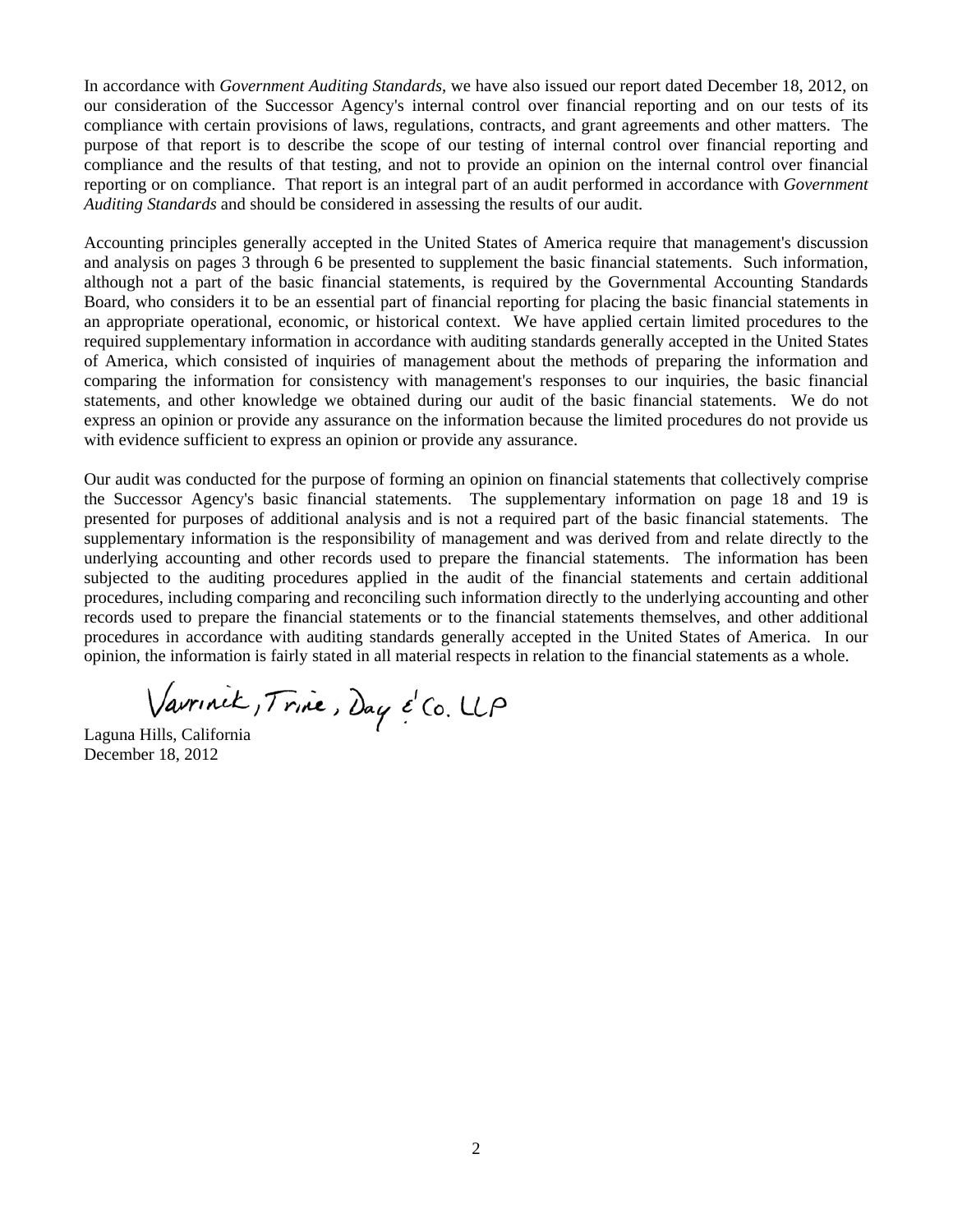# **COUNTY OF ORANGE REDEVELOPMENT SUCCESSOR AGENCY Statement of Fiduciary Net Assets June 30, 2012**

|                                                                | Total             |
|----------------------------------------------------------------|-------------------|
| <b>Assets</b>                                                  |                   |
| Pooled cash and investments (Note 3)                           | 110,381,577<br>\$ |
| Restricted assets - cash and investments with trustee (Note 3) | 2,995,603         |
| Due from other Governmental Agencies                           | 210,703           |
| Interest receivable                                            | 212,237           |
| Land and improvements held for resale (Note 4)                 | 616,477           |
| Bond issuance costs                                            | 1,004,848         |
| <b>Total assets</b>                                            | 115,421,445       |
| <b>Liabilities</b>                                             |                   |
| Current liabilities:                                           |                   |
| Bond interest payable                                          | 734,136           |
| Due to other governmental agencies (Note 8)                    | 22,893,251        |
| Bonds payable, net                                             | 2,816,490         |
| Noncurrent liabilities:                                        |                   |
| Bonds payable, net                                             | 41,239,722        |
| <b>Total liabilities</b>                                       | 67,683,599        |
| <b>Net Assets</b>                                              |                   |
| Held in trust for other governments                            | 47,737,846        |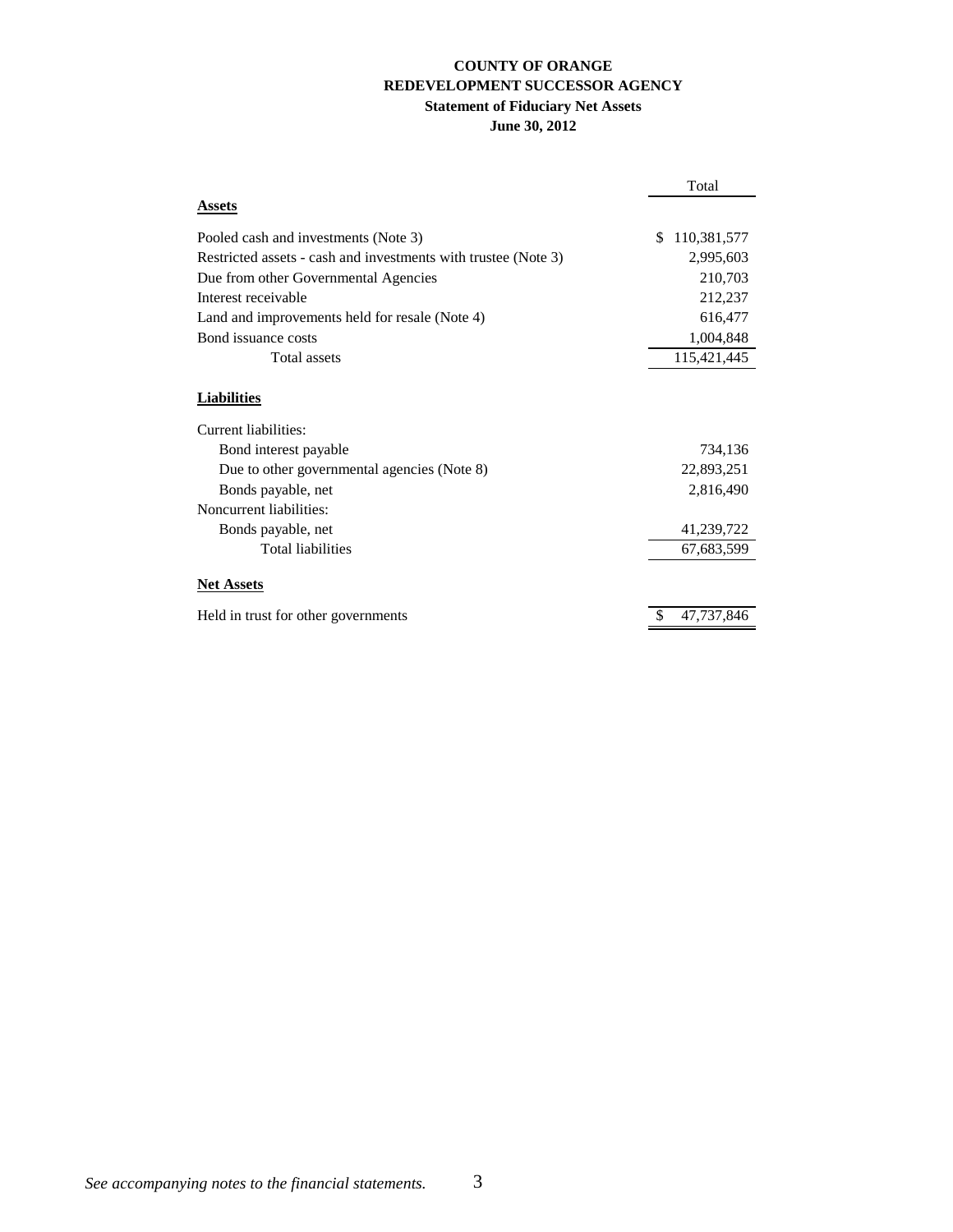# **For the Period February 1, 2012 through June 30, 2012 COUNTY OF ORANGE REDEVELOPMENT SUCCESSOR AGENCY Statement of Changes in Fiduciary Net Assets**

|                                                 | Total |            |  |
|-------------------------------------------------|-------|------------|--|
| Additions:                                      |       |            |  |
| Property tax increment                          | \$    | 4,086,206  |  |
| Investment earnings                             |       | 214,804    |  |
| Other                                           |       | 25,000     |  |
| Total additions                                 |       | 4,326,010  |  |
| Deductions:                                     |       |            |  |
| Administrative expenses                         |       | 78,001     |  |
| Program expenses of former redevelopment agency |       | 355,371    |  |
| Tax pass-throughs (Note 6)                      |       | 24,882,969 |  |
| Interest on long-term debt                      |       | 910,666    |  |
| Total deductions                                |       | 26,227,007 |  |
| Extraordinary gain (Note 9)                     |       | 69,638,843 |  |
| Change in net assets                            |       | 47,737,846 |  |
| Net Assets - February 1, 2012                   |       |            |  |
| Net Assets - June 30, 2012                      | \$    | 47.737.846 |  |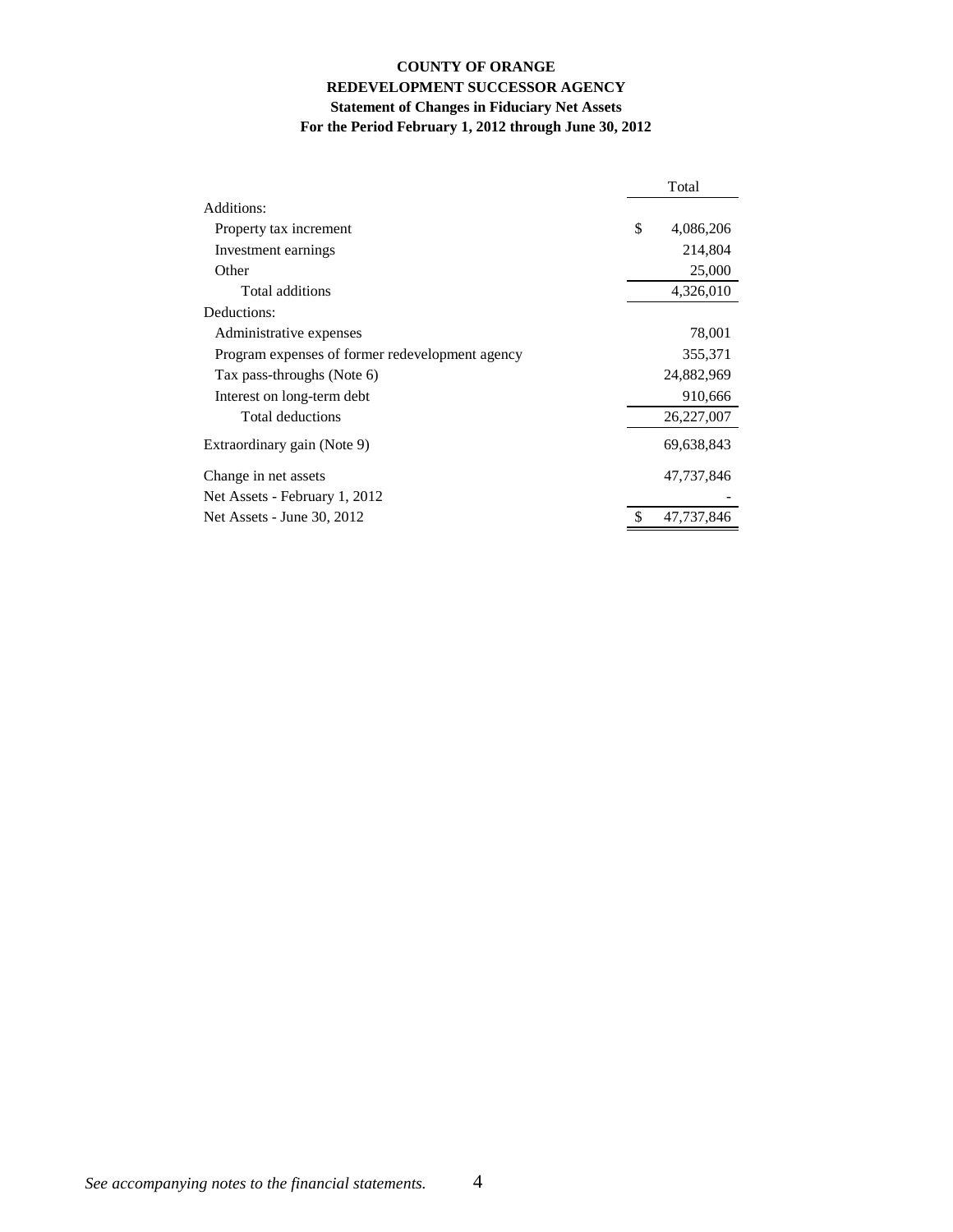#### **Note 1 –Summary of Significant Accounting Policies**

#### Reporting Entity

On December 29, 2011, the California Supreme Court upheld the constitutionality of AB 1X26 (The "Dissolution Act") eliminating the redevelopment agencies in the State of California effective February 1, 2012. This action impacted the presentation of the Financial Statements of the County of Orange (County) that previously had reported the Orange County Development Agency (OCDA) within the reporting entity of the County as a component unit. A Private-Purpose Trust Fund was established accordingly to account for the assets and liabilities of the former OCDA. The Private-Purpose Trust Fund is administrated by the County acting as Successor Agency (Agency).

The Dissolution Act provides that upon dissolution of a redevelopment agency, either the County or another unit of local government will agree to serve as the "successor agency" to hold the assets until they are distributed to other units of state and local government. On January 24, 2012, the County elected to become the Successor Agency to the Redevelopment Agency in accordance with the Dissolution Act. An Oversight Board was appointed to oversee the dissolution process.

After enactment of the law, which occurred on June 28, 2011, redevelopment agencies in the State of California cannot enter into new projects, obligations or commitments. Subject to the control of a newly established oversight board, remaining assets can only be used to pay enforceable obligations in existence at the date of dissolution (including the completion of any unfinished projects that were subject to legally enforceable contractual commitments).

In future fiscal years, successor agencies will only be allocated revenue in the amount that is necessary to pay the estimated annual installment payments on enforceable obligations of the former redevelopment agency until all enforceable obligations of the prior redevelopment agency have been paid in full and all assets have been liquidated.

The Dissolution Act directs the State Controller of the State of California to review the propriety of any transfers of assets between redevelopment agencies and other public bodies that occurred after January 1, 2011. If the public body that received such transfers is not contractually committed to a third party for the expenditure or encumbrance of those assets, the State Controller is required to order the available assets to be transferred to the public body designated as the successor agency by the Bill.

Management believes, in consultation with legal counsel, that the obligations of the former redevelopment agency due to the County are valid enforceable obligations payable by the successor agency trust under the requirements of the Bill. The County's position on this issue is not a position of settled law and there is considerable legal uncertainty regarding this issue. It is reasonably possible that a legal determination may be made at a later date by an appropriate judicial authority that would resolve this issue unfavorably to the County.

The accompanying financial statements are not intended to present fairly the financial position or changes in financial position of the County in conformity with the accounting principles generally accepted in the U.S.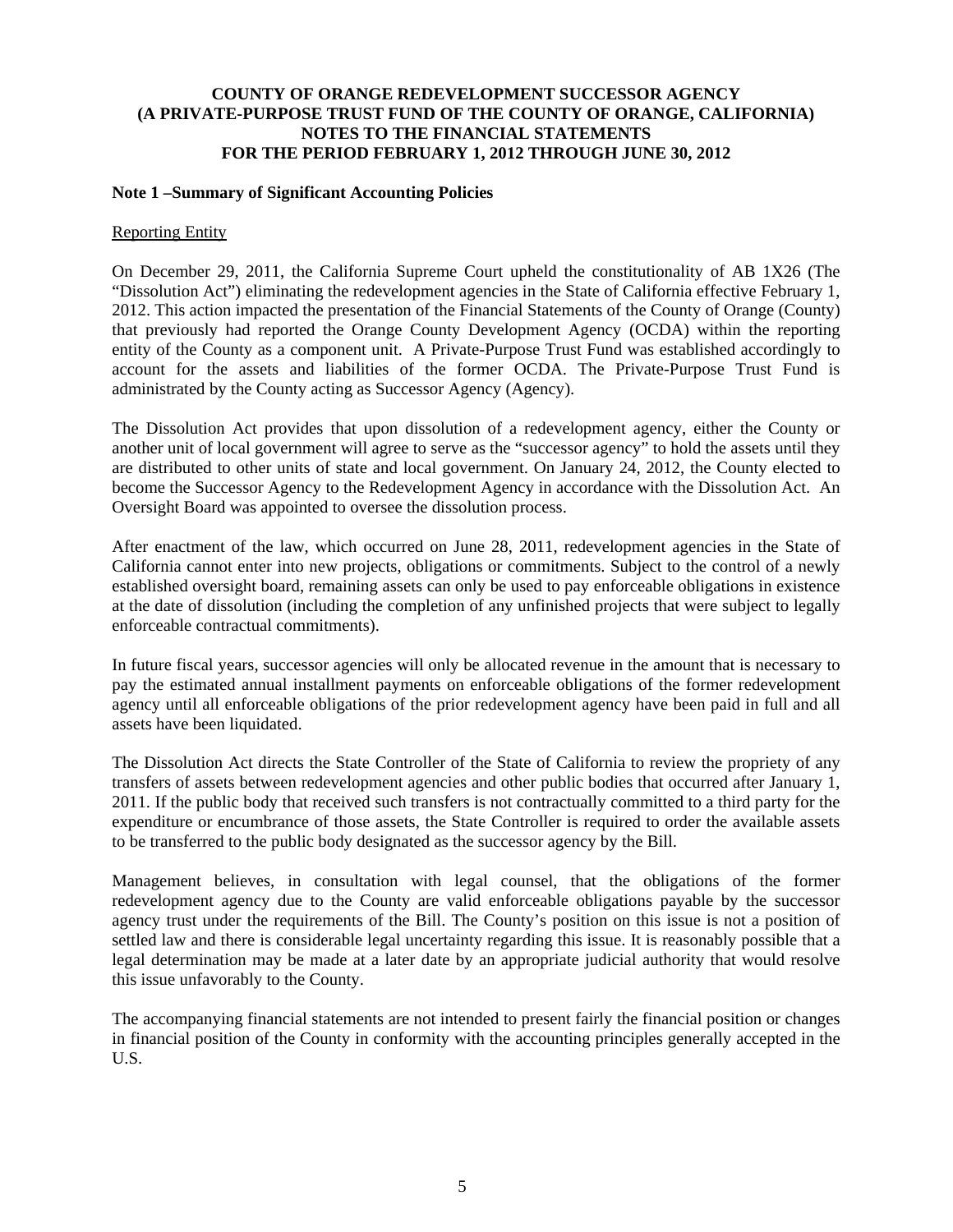### **Note 1 –Summary of Significant Accounting Policies (continued)**

Under GASB Statement Number 20, *Accounting and Financial Reporting for Proprietary Funds and Other Governmental Entities That Use Proprietary Fund Accounting*, the Successor Agency has elected not to apply Financial Accounting Standards Board (FASB) statements and interpretations issued after November 30, 1989.

### Measurement Focus

Fiduciary fund financial statements are used to account for assets held in a trustee or agency capacity and cannot be used to support the County's own programs. Trust funds are accounted for using the economic resources measurement focus and the accrual basis of accounting. With this measurement focus, all assets and liabilities associated with operation of these funds are included on the statement of fiduciary net assets. Revenues are recorded when earned and expenses are recorded when a liability is incurred, regardless of the timing of the related cash flows.

### Fiduciary Fund Financial Statements

The fiduciary fund financial statements provide information about the Agency's funds.

### Land and Improvements Held for Resale

Land and improvements transferred to the Successor Agency from the former OCDA and held for resale are recorded as an asset at the time of purchase. The property is carried at the lower of acquisition cost or estimated net realizable value.

#### Bond Issuance Costs, Deferred Amount on Bond Refunding and Bond Premium

Bond issuance costs, deferred amount on bond refundings, and bonds premium for OCDA were transferred to the Successor Agency due to the dissolution of OCDA.

The straight line method of amortization is used to amortize the bond issuance costs, and deferred amounts on bond refunding over the life of the OCDA Tax Allocation Refunding Bonds NDAPP, Series 2001 and Santa Ana Heights Project Area, Series 2003.

The effective interest method is used to amortize the bond premiums of the OCDA Tax Allocation Refunding Bonds NDAPP, Series 2001, and Santa Ana Heights Project Area, Series 2003.

The bond issuance costs and deferred amounts on bond refunding are recorded annually as an interest expense. The bond premiums are recorded annually as a reduction of interest expense.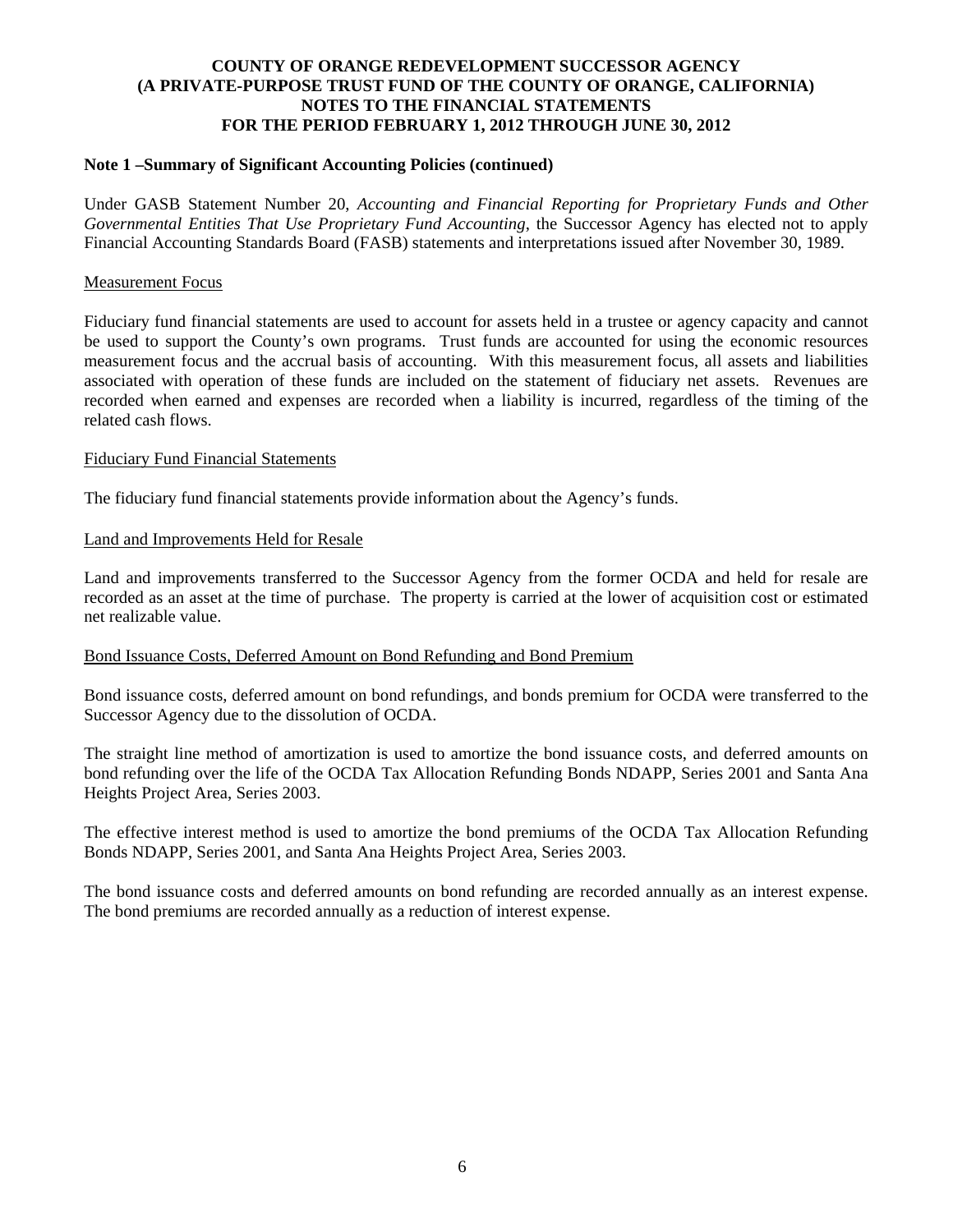### **Note 1 –Summary of Significant Accounting Policies (continued)**

#### Property Tax Revenue

ABX 1 26, the state law dissolving California Redevelopment Agencies (RDAs) amended the allocation of property tax revenue to successor agencies. Property Tax Increment that formerly would have been apportioned to OCDA as tax increment are deposited into a trust fund with the County of Orange, known as the Redevelopment Property Tax Trust Fund (RPTTF). The County Auditor – Controller administers the RPTTF on behalf of the former RDA debt holders, and taxing entities that receive pass-through payments and property tax distributions. This fund is used to pay obligations listed on the Recognized Obligation Payment Schedule (ROPS), including bond debt service, approved by the OCDA Successor Oversight Board, and the California Department of Finance. Any remaining monies in the RPTTF after the approved amounts listed on the ROPS have been paid are distributed to the effected taxing entities in the project area.

### **Note 2 – County of Orange Bankruptcy**

### Background

On December 6, 1994, the County of Orange (County) filed for protection under Chapter 9 of the United States Bankruptcy Code as a result of losses arising out of the Orange County Investment Pool (Pool). The liquidation of the Pool's portfolio resulted in the realization of an investment loss of approximately \$1.6 billion. This loss was recorded on the County's books and records in fiscal year 1994-95 with approximately \$600 million allocable (on a pro rata basis) to the County's accounts, and substantially all of the remainder allocable to accounts of non-County Pool participants, such as cities, school districts and special districts. Approximately \$11.3 million of that loss was allocated to the Orange County Development Agency (OCDA) and was reported in the year ended June 30, 1995.

In response to the bankruptcy, the County prepared a comprehensive recovery plan, which incorporated budget cuts, administrative reorganization, a settlement agreement with Pool participants, and various methods to raise funds. The County obtained State legislation consisting of Chapters 745, 746, 747 and 748 of the 1995 Statutes to provide for certain monies received from the State that would have otherwise been allocated to other County funds and other governmental agencies, to be deposited to the County's General Fund.

The United States Bankruptcy Court for the Central District of California in its Order Confirming Modified Second Amended Plan of Adjustment entered May 16, 1996, confirmed the Plan. On June 12, 1996, the Plan became effective and the County emerged from bankruptcy.

#### Impact of County Bankruptcy on the former OCDA

As described in Note 1, the former OCDA was a component unit of the County of Orange. Due to statutory and regulatory restrictions, revenues generated by the former OCDA are not available for County General Fund purposes. However, as a result of the State legislation described above, the former OCDA shall pay to the County an amount equal to \$4 million per year, for 20 years beginning on July 1, 1996. The former OCDA's long-term debt obligations are obligations of the former OCDA payable solely from a pledge of the net revenues of the former OCDA and a pledge of the funds and accounts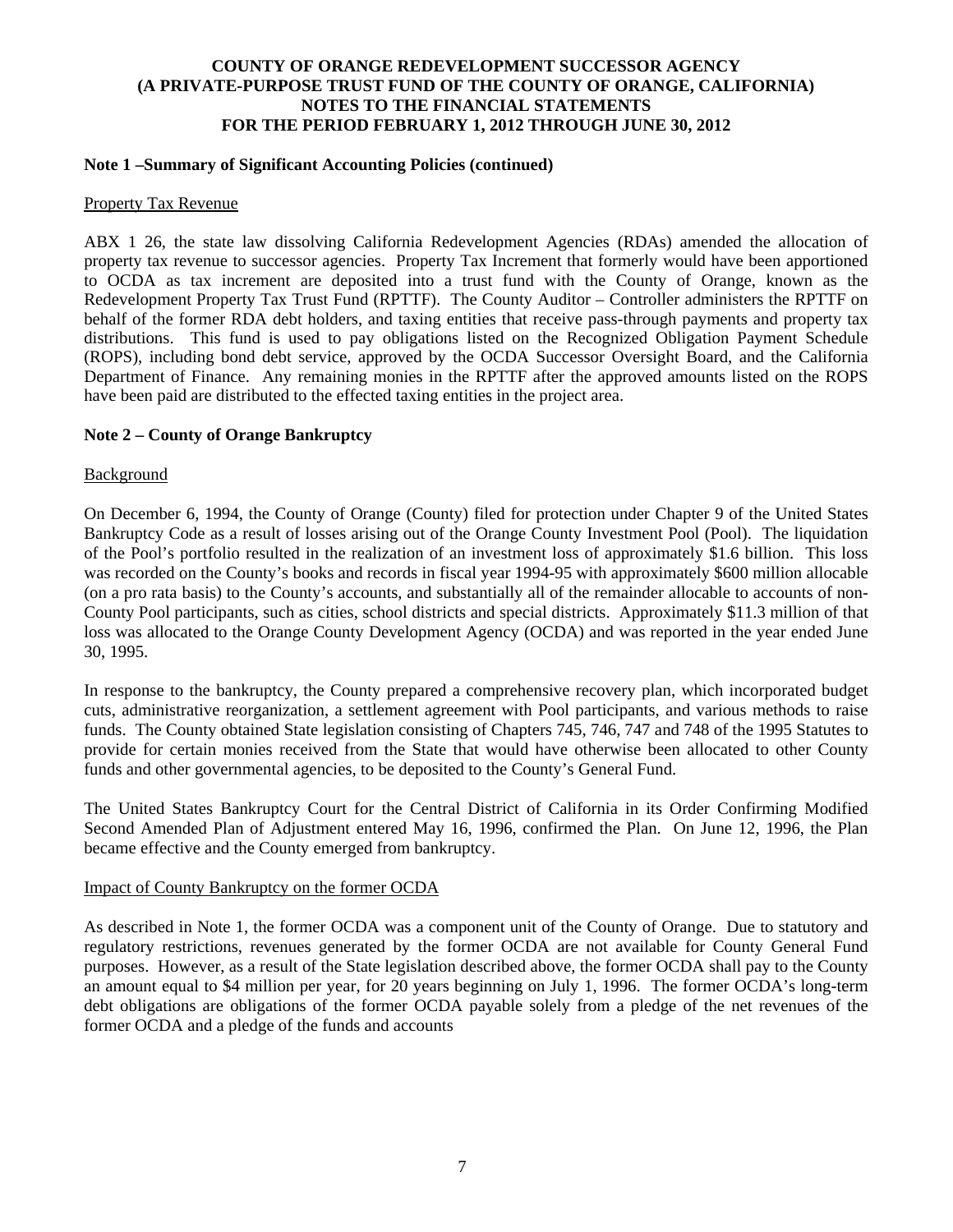### **Note 2 – County of Orange Bankruptcy (continued)**

established under the trust indenture securing the former OCDA's long-term debt obligations. The former OCDA did not file for bankruptcy protection; however, it was and will be significantly impacted by the County's bankruptcy because of investment losses and the reallocation of \$4 million of its revenue each year until the diversion of funds ends in fiscal year 2015-16.

### Impact of Legislation on County Bankruptcy

On December 29, 2011, the California Supreme Court (the Court) issued an opinion in CRA v. Matosantos on the constitutionality of AB 1X 26  $\&$  27. In their opinion, the Court upheld the provisions of AB 1X 26, effectively eliminating redevelopment agencies statewide, but struck down AB 1X 27 the legislation that would have allowed redevelopment agencies to continue so long as they provided payments to the State.

Effective February 1, 2012, the Orange County Development Agency (OCDA) was eliminated under the provisions of AB 1X 26. As a result of the elimination of OCDA, property tax revenues began being used to pay required payments on existing bonds, other obligations, and pass-through payments to local governments. However, since the County's Bankruptcy Recovery Plan predates AB 1X 26, no interruption to the existing payment schedules is anticipated. In addition, this obligation will be listed on all applicable Recognized Obligation Payment Schedules (ROPS) until 2016 when the obligation expires.

### **Note 3 – Cash and Investments**

The Successor Agency follows the County's policy guidelines for pooling its cash and investments with the County Treasurer. The County Treasurer abides by the Investment Policy Statement (IPS) in investing the Pool's monies.

#### Pooled Cash and Investments

The County Treasurer maintains the County Pool for the County and other non-County entities for the purpose of benefiting from economies of scale through pooled investment activities. At June 30, 2012, the Pool contains deposits and investments in U.S. government agencies, negotiable certificates of deposits, bankers' acceptances, commercial paper, medium-term notes, repurchase agreements, and money market mutual funds with an average maturity of approximately 359 days. Pooled investments are stated at fair value. The County Treasurer contracts with an outside service to provide pricing for the fair value of investments in the portfolio. The investments are marked to market and the net asset value is calculated for the County Pool each business day. Securities listed or traded on a national securities exchange are valued at the last quoted sales price. Short-term money market instruments are valued using an average of closing prices and rate data commonly known as matrix pricing. Interest is apportioned to individual funds based generally on the average daily balances on deposit with the County Treasurer.

# Cash and Investments with Trustee

Cash and investments with trustee represent amounts held by a trustee bank, which are restricted for servicing long-term debt of the Successor Agency as required by the bond indentures. The trustee as fiscal agent is mandated by the bond indentures as to the types of authorized investments. All investments with trustee are recorded at fair value.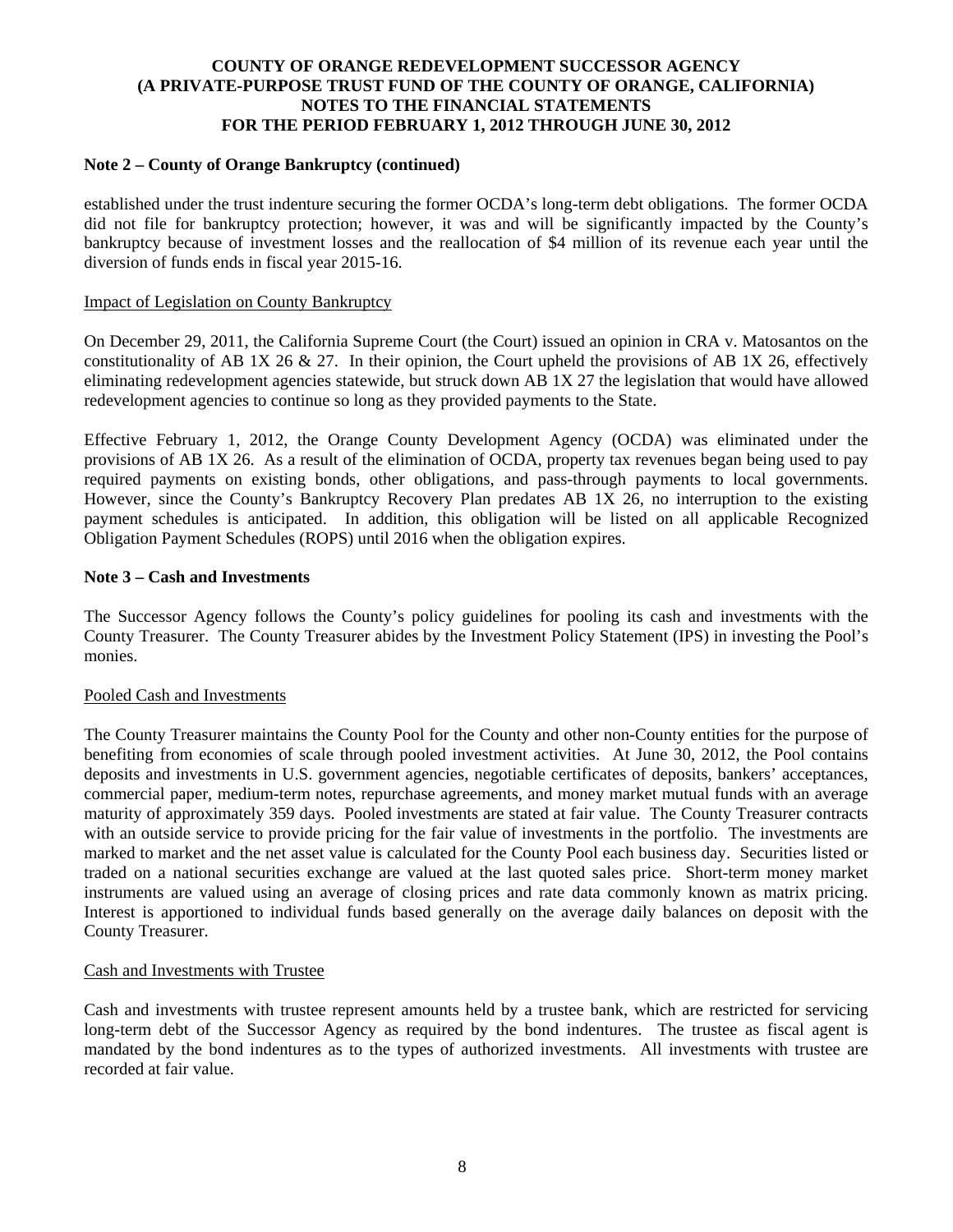# **Note 3 – Cash and Investments (continued)**

At June 30, 2012, cash and investments of the Successor Agency are summarized as follows:

| Cash and investments pooled by |               |
|--------------------------------|---------------|
| the County Treasurer           | \$110,381,577 |
| Investments held by trustee:   |               |
| Money market mutual funds      | 2,995,603     |
| Total                          | 113,377,180   |

#### *Investment Disclosures*

As of June 30, 2012, the major classes of Successor Agency's investments consisted of the following:

|                                      |                      |             | Interest Rate | <b>Maturity</b> | Weighted<br>Average<br>Maturity |
|--------------------------------------|----------------------|-------------|---------------|-----------------|---------------------------------|
|                                      | Fair Value           | Principal   | Range $(\% )$ | Range           | (Years)                         |
| <b>County Investment Pool</b>        | 110,381,577 \$<br>S. |             |               |                 | 0.984                           |
| Restricted Investment with Trustee:  |                      |             |               |                 |                                 |
| Money Market Mutual Funds            | 2,995,603            | 2,995,603   | Variable      | On Demand       |                                 |
| Total Restricted Investment with     |                      |             |               |                 |                                 |
| Trustee                              | 2,995,603<br>S       | \$2,995,603 |               |                 |                                 |
| Portfolio Weighted Average Maturity: |                      |             |               |                 | 0.958                           |

#### *Interest Rate Risk*

Interest rate risk refers to the risk that changes in interest rates will affect the fair value of an investment. The Agency manages exposure to declines in fair value by limiting the weighted average maturity (WAM) in accordance with the Investment Policy Statement (IPS). At June 30, 2012, the WAM for the Pool approximated 359 days (0.984 years).

# *Custodial Credit Risk*

For an investment, custodial credit risk is the risk that, in the event of the failure of the counterparty, the Successor Agency will not be able to recover the value of its investments or collateral securities that are in possession of an outside party. At year-end, the Successor Agency's external investment pools and specific investments did not have any securities exposed to custodial credit risk and there was no securities lending.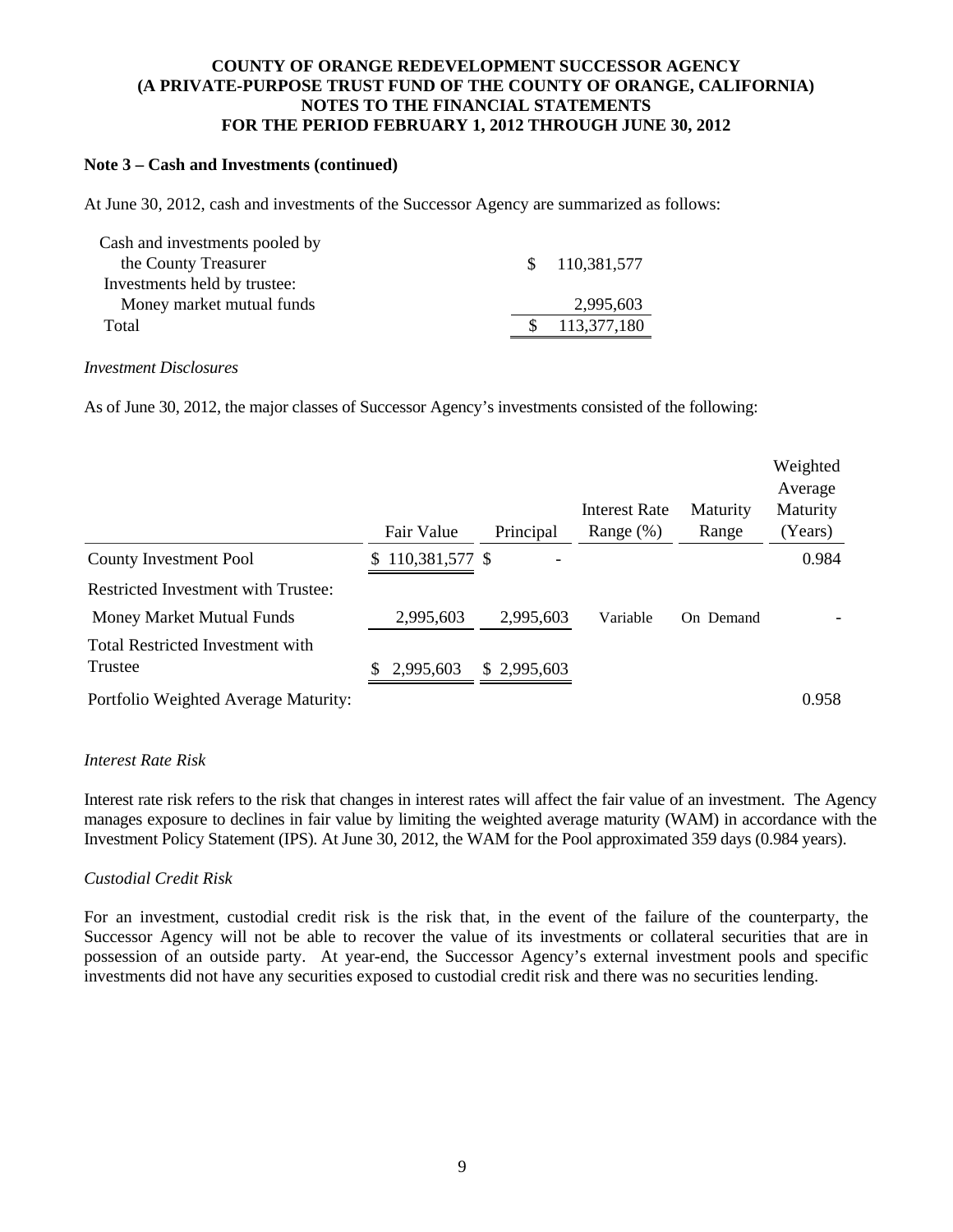### **Note 3 – Cash and Investments (continued)**

### *Credit Risk*

The IPS sets forth the minimum acceptable credit ratings for investments from any two of the following nationally recognized statistical rating organizations. For an issuer of short-term debt, the rating must be no less than A-1 (Standard & Poor's), P-1 (Moody's), or F-1 (Fitch). For an issuer of long-term debt, the rating must be no less than an "A".

# **Note 4 – Land and Improvements Held for Resale**

Land and improvements held for resale is recorded at the lower of acquisition cost or estimated net realizable value. At June 30, 2012, the cost of land and improvements is \$1,171,694 with an estimated net realizable value of \$616,477. There was no Successor Agency land parcels sold during the year.

### **Note 5 – Long-Term Liabilities**

The following is a summary of changes in long-term liabilities for the period February 1, 2012 through June 30, 2012:

|                                         |             | <b>Balance</b> |                  |                              |             |  |               |             |
|-----------------------------------------|-------------|----------------|------------------|------------------------------|-------------|--|---------------|-------------|
|                                         | February 1, |                |                  | Amounts on<br>Refundings and |             |  | Balance       | Due Within  |
|                                         |             | 2012           | <b>Additions</b> | Accretions                   | Retirements |  | June 30, 2012 | One Year    |
|                                         |             |                |                  |                              |             |  |               |             |
| <b>Orange County Development Agency</b> |             |                |                  |                              |             |  |               |             |
| Tax Allocation Refunding Bonds,         |             |                |                  |                              |             |  |               |             |
| Series 2003-SAH                         | \$          |                | \$26,575,000     | \$                           | \$          |  | \$26,575,000  | \$1,700,000 |
| Bond premium on Tax Allocation          |             |                |                  |                              |             |  |               |             |
| Refunding Bonds, Series 2003-SAH        |             |                | 1,157,362        | (53,029)                     |             |  | 1,104,333     | (19, 125)   |
| Deferred amount on refunding            |             |                |                  |                              |             |  |               |             |
| (1993 Orange County Development         |             |                |                  |                              |             |  |               |             |
| Agency Revenue Bonds)                   |             |                | (1,091,946)      | 38,179                       |             |  | (1,053,767)   | (91, 632)   |
| Orange County Development Agency        |             |                |                  |                              |             |  |               |             |
| Tax Allocation Refunding Bonds,         |             |                |                  |                              |             |  |               |             |
| Series 2001-NDAPP                       |             |                | 17,910,000       |                              |             |  | 17,910,000    | 1,285,000   |
| Bond premium on Tax Allocation          |             |                |                  |                              |             |  |               |             |
| Refunding Bonds, Series 2001-NDAPP      |             |                | 176,148          | (51, 870)                    |             |  | 124,278       | (2,878)     |
| Deferred amount on refunding            |             |                |                  |                              |             |  |               |             |
| (1992 Orange County Development         |             |                |                  |                              |             |  |               |             |
| Agency Revenue Bonds)                   |             |                | (626, 497)       | 22,865                       |             |  | (603, 632)    | (54, 875)   |
| Total long-term liabilities:            | \$          | $\sim$         | \$44,100,067     | \$<br>(43, 855)              | \$          |  | \$44,056,212  | \$2,816,490 |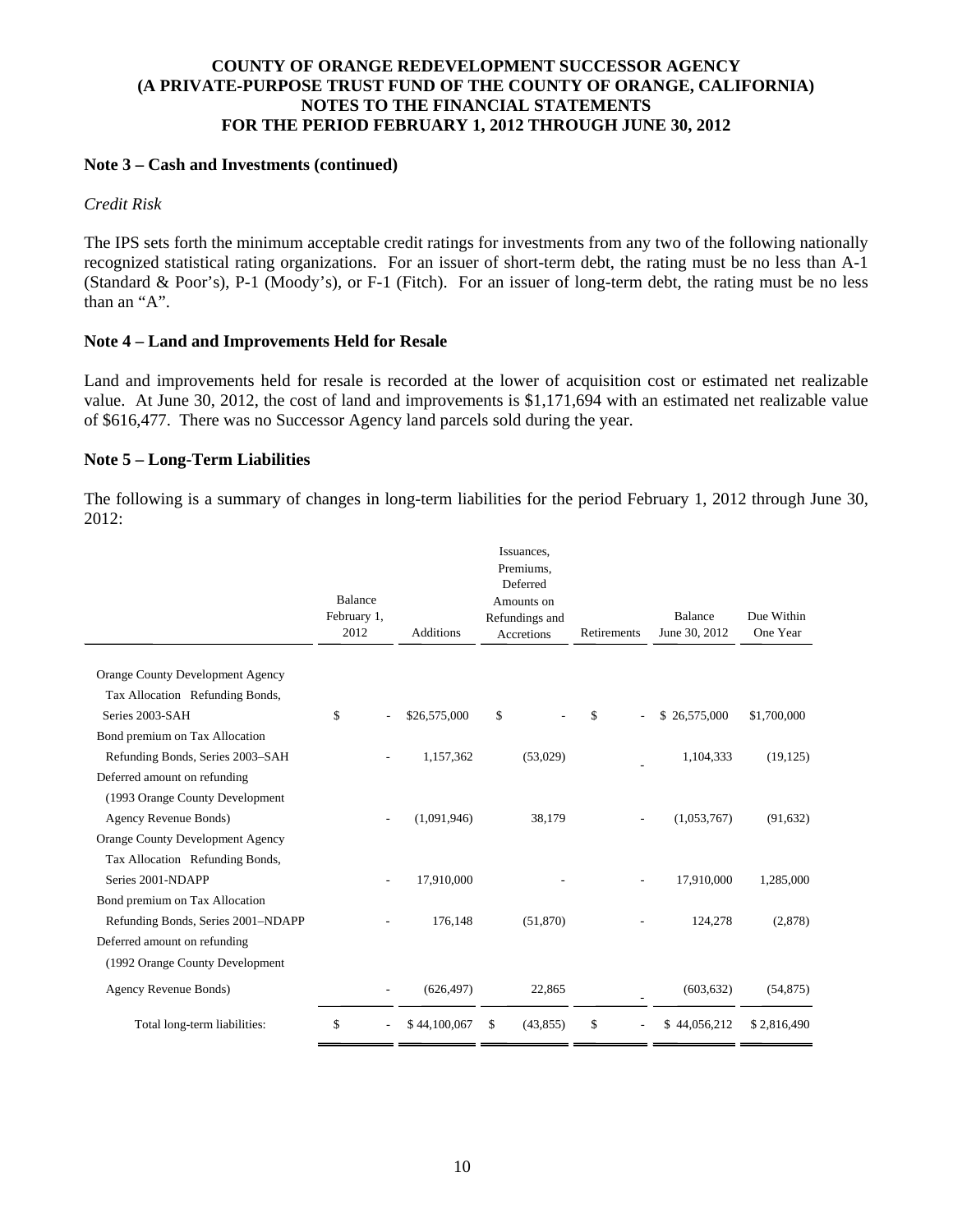### **Note 5 – Long-Term Liabilities (continued)**

#### Orange County Development Agency Tax Allocation Refunding Bonds, Series 2003 – Santa Ana Heights

The former OCDA issued these bonds on November 13, 2003, in the original principal amount of \$38,465,000 at a premium of \$1,660,485. The proceeds of the bonds and other available monies were used to refund and defease the outstanding 1993 Tax Allocation Revenue Bonds, fund a reserve account for the new bonds, and pay the cost of issuing the bonds. The SAH Refunding Bonds, payable through September 2023, are secured by a pledge of tax increment revenues allocated and paid to OCDA attributable to the Santa Ana Heights Project Area. The bonds are due in annual principal installments ranging from \$1,340,000 to \$2,855,000 beginning September 1, 2004 through 2023, at interest rates ranging from 2.00% to 5.250%. The principal amount outstanding at June 30, 2012 is \$26,575,000. For the period February 1, 2012 through June 30, 2012, interest paid and total tax increment revenues were \$551,427 and \$2,347,552, respectively.

### Orange County Development Agency Tax Allocation Refunding Bonds, Series 2001-NDAPP

The former OCDA issued these bonds on July 11, 2001, in the original principal amount of \$26,160,000 at a premium of \$326,700. A substantial portion of the NDAPP Refunding Bonds proceeds and certain other monies were used to defease \$26,140,000 of the \$27,072,000 outstanding NDAPP Series A 1992 Tax Allocation Revenue Bonds. The NDAPP Refunding Bonds, payable through September 2022, are secured by a pledge of tax increment revenues allocated and paid to OCDA attributable to the Neighborhood Development and Preservation Project Area. The bonds are due in annual principal installments ranging from \$280,000 to \$2,005,000 beginning September 1, 2002 through 2022, at interest rates ranging from 4.00% to 5.50%. The principal amount outstanding at June 30, 2012 is \$17,910,000. For the period February 1, 2012 through June 30, 2012, interest paid and total tax increment revenues were \$359,239 and \$1,738,654, respectively.

On December 29, 2011, the California Supreme Court issued an opinion in California Redevelopment Association (CRA) v. Matosantos, upholding the constitutionality of AB 1X 26, eliminating Redevelopment Agencies (RDA) statewide effective February 1, 2012. Under AB 1X 26, a successor agency was created for each dissolved RDA, including OCDA, and charged with winding down the dissolved RDA's operations and performing enforceable obligations, which include bond debt obligations. The fiscal year 2011-12 SAH and NDAPP Refunding Bonds debt service obligations appeared on the OCDA Successor Agency Recognized Obligation Payment Schedule (ROPS) and were approved by the Successor Agency Oversight Board, the State Department of Finance, and were paid to bondholders according to debt service schedules.

Effective with the OCDA dissolution on February 1, 2012, the assets and liabilities (including bond debt) were transferred to and reported in a private-purpose trust fund of the County. This transfer and reporting structure reflect the custodial role accepted by the Successor Agency.

The annual requirements to amortize outstanding bonds included in the Statement of Fiduciary Net Assets as of June 30, 2012, including interest, are as follows: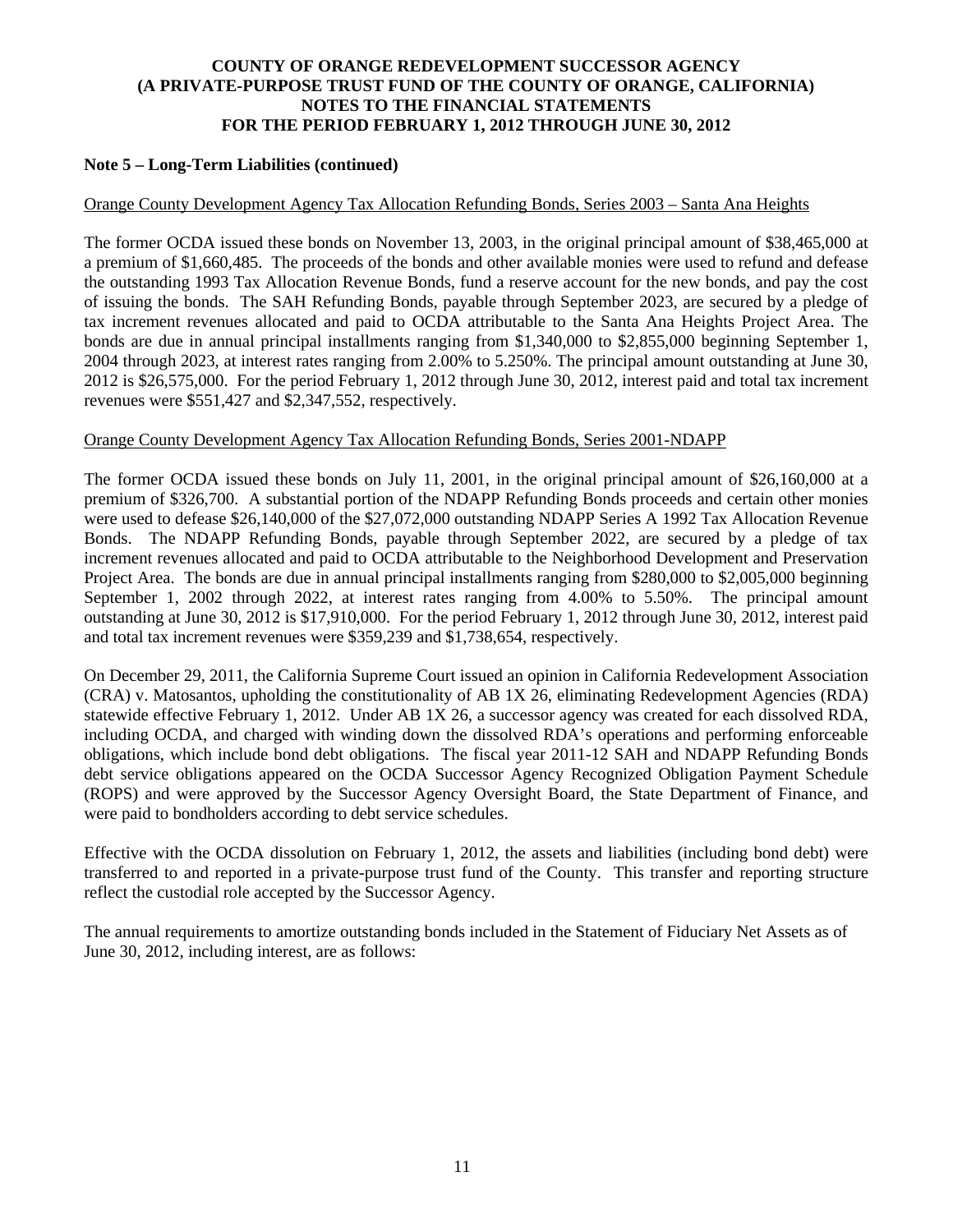| Years     | 2003 Tax Allocation |              |    |           |    | 2001 Tax Allocation Bonds |          |           |
|-----------|---------------------|--------------|----|-----------|----|---------------------------|----------|-----------|
| Ending    |                     | <b>Bonds</b> |    |           |    |                           | Series A |           |
| June 30   |                     | Principal    |    | Interest  |    | Principal                 |          | Interest  |
| 2013      | \$                  | 1,700,000    | \$ | 1,265,353 | \$ | 1,285,000                 | \$       | 879,197   |
| 2014      |                     | 1,760,000    |    | 1,202,603 |    | 1,340,000                 |          | 814,238   |
| 2015      |                     | 1,825,000    |    | 1,123,978 |    | 1,415,000                 |          | 740,244   |
| 2016      |                     | 1,915,000    |    | 1,028,084 |    | 1,485,000                 |          | 664,119   |
| 2017      |                     | 2,015,000    |    | 924,921   |    | 1,570,000                 |          | 582,944   |
| 2018-2022 |                     | 11,780,000   |    | 2,884,964 |    | 9,120,000                 |          | 1,608,000 |
| 2023-2024 |                     | 5,580,000    |    | 272,420   |    | 1,695,000                 |          | 42,375    |
| Total     | \$                  | 26,575,000   | \$ | 8,702,323 | \$ | 17,910,000                | \$       | 5,331,117 |

#### **Note 5 – Long-Term Liabilities (continued)**

### **Note 6 – Pass-Through Agreements**

The former OCDA entered into agreements with various governmental entities to "pass-through" applicable portions of property tax revenues received by the Santa Ana Heights and NDAPP project areas attributable to these entities to the extent that their territorial limits reside within the former OCDA's project areas. For the period February 1, 2012 through June 30, 2012, tax pass-throughs also include a \$2,000,000 revenue reallocation related to the County's bankruptcy (Note 2).

# **Note 7 – Related Party Transactions**

The Agency reimbursed a total of \$203,838 to various County departments who assist in the administration of the County's Successor Agency.

OC Community Services, a department of the County of Orange, is the primary administrative support to the County's Successor Agency, and is responsible for preparation of all payment schedules, financial reports, and project related matters. OC Community Services also oversees the Orange County Housing Authority, the entity elected to be the County's Housing Successor Agency. County Counsel provides all legal support services, and OC Public Works' Corporate Real Estate Unit provides project support on real estate issues. All debt service related matters are handled through the CEO's Public Finance Unit.

#### **Note 8 – Due To Other Governmental Agencies**

Of the Successor Agency's \$22,893,251 total due to other governmental agencies, \$20,415,754 represents the former OCDA's Low and Moderate Income Housing Fund (LMIHF) balance available for distribution to the affected taxing entities. In addition, \$2,467,215 represents the AB 1484 demand for payment.

#### **Note 9 – Extraordinary Gain/Loss**

Extraordinary items are significant transactions or other events that are both unusual in nature and infrequent in occurrence. They are reported in a separate category in the Statement of Change in Fiduciary Net Assets. The Successor Agency reports the following extraordinary item for the period February 1, 2012 through June 30, 2012: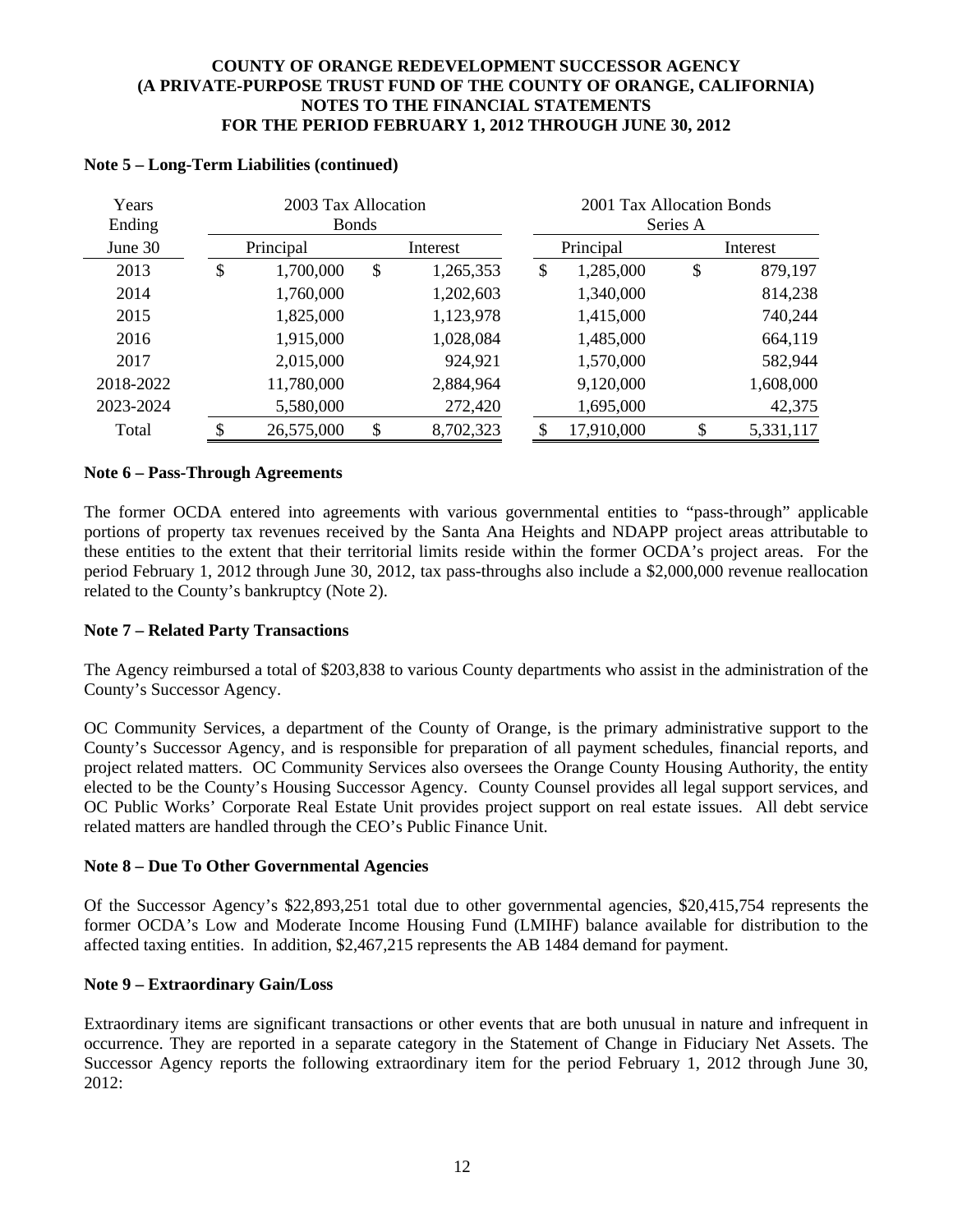### **Note 9 – Extraordinary Gain/Loss (continued)**

On December 29, 2011, the California Supreme Court upheld the constitutionality of AB 1X26 (The "Dissolution Act") eliminating the redevelopment agencies in State of California effective February 1, 2012. This action impacted the presentation of Financial Statement of County of Orange that previously had reported the Orange County Development Agency (OCDA) within the reporting entity of the County as a component unit. A Private-Purpose Trust Fund was created accordingly to accept the role serving as a successor agency with respect to the assets and liability of the former OCDA. This fund has been administrated by the County Auditor-Controller as set forth in section 34170.5 under the Bill.

As of the fiscal year ended June 30, 2012, prior to the recording of the dissolution, the final seven months of the activities of OCDA have been reported in the governmental funds of the County. After the date of the dissolution (February 1, 2012), the assets and activities have been reported in the new established private-purpose trust fund in the Statement of Fiduciary Net Assets ("balance sheet") and statement of Change in Fiduciary Net Assets ("income statement"). In addition, the impact of the movement of assets and liabilities of the OCDA from the governmental funds to a private-purpose trust fund resulted in reporting extraordinary loss in the governmental fund and extraordinary gain in the private-purpose trust fund of the County of Orange's financial statements.

Because of the different measurement focus of the governmental funds (current financial resources measurement focus) and the measurement focus of the trust funds (economic resources measurement focus), the extraordinary loss recognized in the governmental funds is not the same amount as the extraordinary gain that is recognized in the fiduciary fund financial statement. The difference is summarized in the following table:

| Ending Equity of the former OCDA at January 31, 2012 (fund level)                                                                                                       | \$145,429,783  |
|-------------------------------------------------------------------------------------------------------------------------------------------------------------------------|----------------|
| Transfer of Housing Assets to Orange County Housing Authority<br>(Housing Asset fund in the OC CAFR)                                                                    | (31, 814, 901) |
| Total extraordinary loss reported in the County of Orange's governmental funds -<br>increase to net assets of the Successor Agency Trust Funds                          | \$113,614,882  |
| Bond issuance costs $\&$ deferred amount on bond refunding – as of January 31, 2012<br>increase to net assets of the Successor Agency Trust Funds (net of amortization) | 2,760,141      |
| Accrued bond interest amount – as of January 31, 2012<br>decrease to net assets of the Successor Agency Trust Funds                                                     | (917,670)      |
| Bond issuance premium – as of January 31, 2012<br>decrease to net assets of the Successor Agency Trust Funds                                                            | (1,335,510)    |
| Long-term debt amount $-$ as of January 31, 2012<br>decrease to net assets of the Successor Agency Trust Funds                                                          | (44, 485, 000) |
| Net increase to net assets of the Successor Agency Trust Funds<br>as a result of initial transfer - February 1, 2012                                                    | \$69,638,843   |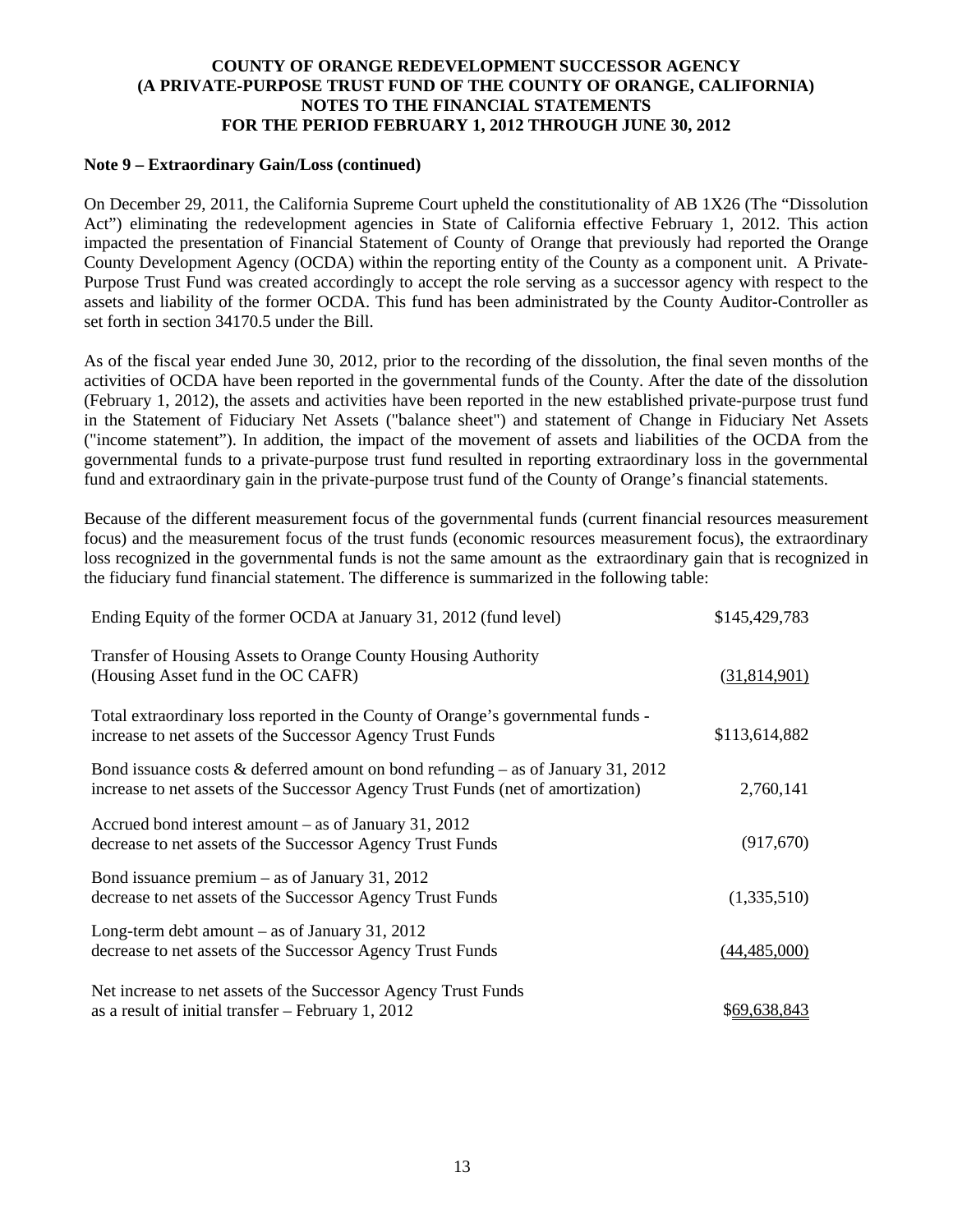#### **Note 10 – New Accounting Pronouncements**

The following summarizes recent GASB pronouncements and their impact, if any, on future financial statements:

In November 2010, GASB issued Statement No. 61, *"The Financial Reporting Entity: Omnibus-an amendment of GASB Statements No. 14 and No. 34."* This statement modifies certain requirements for inclusion of component units in the financial reporting entity. This statement also amends the criteria for reporting component units as if they were part of the primary government (that is, blending) in certain circumstances. The provisions of this statement are effective for financial statements for periods beginning after June 15, 2012, which requires the Successor Agency to implement this statement in FY 2012-13.

In December 2010, GASB issued Statement No. 62, *"Codification of Accounting and Financial Reporting Guidance Contained in Pre-November 30, 1989 FASB and AICPA Pronouncements."* The objective of this statement is to codify all sources of generally accepted accounting principles for state and local governments so that they derive from a single source. It will eliminate the need for financial statement preparers and auditors to determine which FASB and AICPA pronouncement provisions apply to state and local governments, thereby resulting in a more consistent application of applicable guidance in financial statements of state and local governments. The requirements of this statement are effective for periods beginning after December 15, 2011, which requires the Successor Agency to implement this statement in FY 2012-13.

In June 2011, GASB issued Statement No. 63, *"Financial Reporting of Deferred Outflows of Resources, Deferred Inflows of Resources, and Net Position."* This statement provides financial reporting guidance for deferred outflows of resources and deferred inflows of resources. In addition, this statement amends the net asset reporting requirements in Statement No. 34, *Basic Financial Statements-and Management's Discussion and Analysis-for State and Local Governments,* and other pronouncements by incorporating deferred outflows of resources and deferred inflows of resources into the definitions of the required components of the residual measure and by renaming the measure as net position, rather than net assets. The provisions of this statement are effective for financial statements for periods beginning after December 15, 2011, which requires the Successor Agency to implement this statement in FY 2012-13.

In March 2012, GASB issued Statement No. 65, *"Item Previously Reported as Assets and Liabilities."* This statement establishes accounting and financial reporting standards that reclassify, as deferred outflows of resources or deferred inflows of resources, certain items that were previously reported as assets and liabilities and recognizes, as outflows of resources or inflows of resources, certain items that were previously reported as assets and liabilities. This statement also provides other financial reporting guidance related to the impact of the financial statement elements deferred outflows of resources and deferred inflows of resources, such as changes in the determination of the major fund calculations and limiting the use of the term deferred in financial statement presentations. The provisions of this statement are effective for financial statements for periods beginning after December 15, 2012, which requires the Successor Agency to implement this statement in FY 2013-14.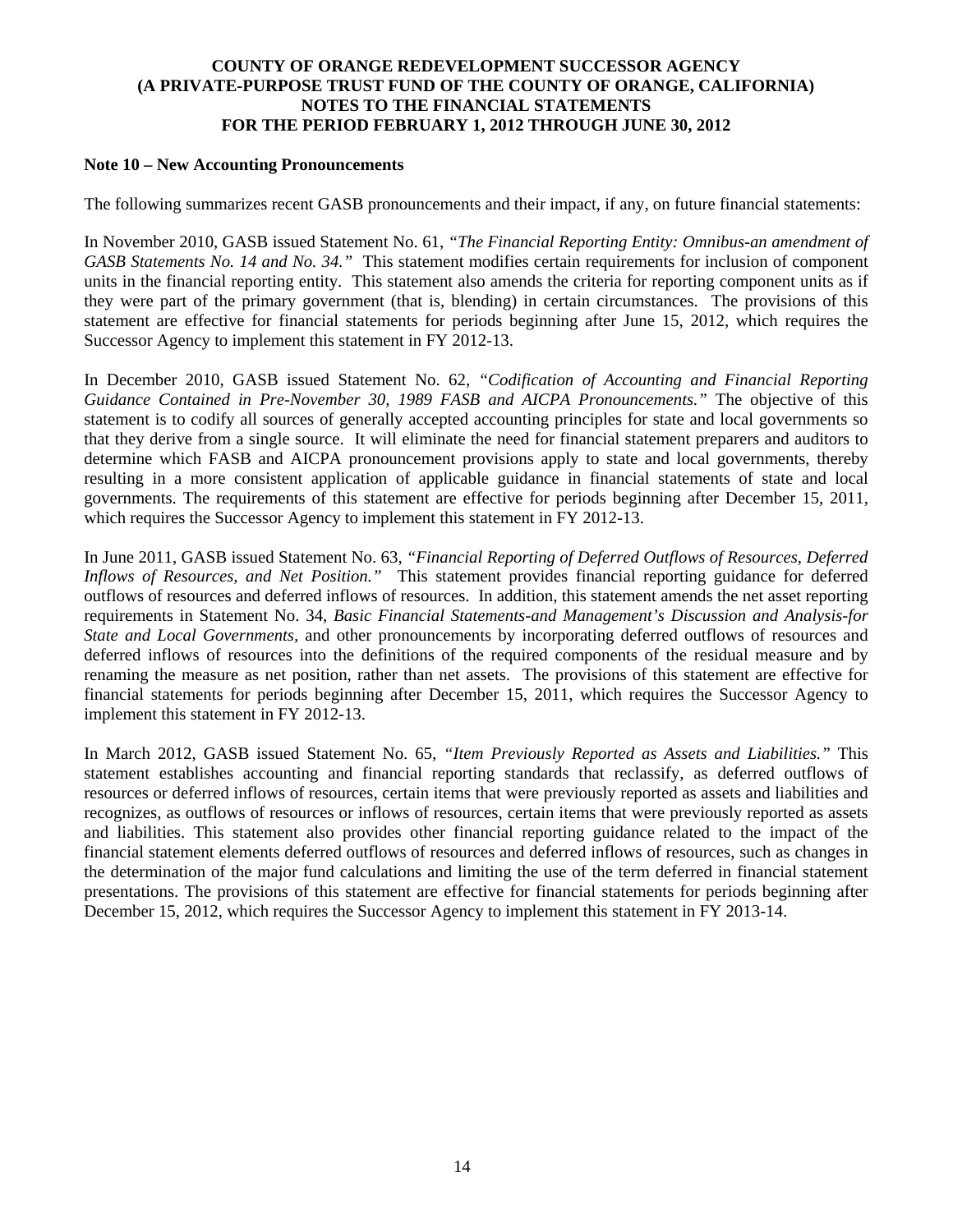#### **Note 10 – New Accounting Pronouncements (continued)**

In March 2012, GASB issued Statement No. 66, *"Technical Corrections—2012—an amendment of GASB Statements No. 10 and No. 62."* This statement amends Statement No. 10 by removing the provision that limits fund-based reporting of an entity's risk financing activities to the general fund and the internal service fund type. This Statement also amends Statement 62 by modifying the specific guidance on accounting for (1) operating lease payments that vary from a straight-line basis, (2) the difference between the initial investment (purchase price) and the principal amount of a purchased loan or group of loans, and (3) servicing fees related to mortgage loans that are sold when the stated service fee rate differs significantly from a current (normal) servicing fee rate. The provisions of this Statement are effective for financial statements for periods beginning after December 15, 2012, which requires the Successor Agency to implement this statement in FY 2013-14.

In June 2012, GASB issued Statement No. 67, *"Financial Reporting for Pension Plans—an amendment of GASB Statement No. 25"* and Statement No. 68, *"Accounting and Financial Reporting for Pensions—an amendment of GASB Statement No. 27."* Both Statements result from a comprehensive review of the effectiveness of existing standards of accounting and financial reporting for pensions with regard to providing decision-useful information, supporting assessments of accountability and interperiod equity, and creating additional transparency. The primary objective of these statements is to improve financial reporting by state and local governmental pension plans.

Statement No. 67 replaces the requirements of Statements No. 25, Financial Reporting for Defined Benefit Pension Plans and Note Disclosures for Defined Contribution Plans, and No. 50, Pension Disclosures, as they relate to pension plans that are administered through trusts or equivalent arrangements that meet certain criteria. This statement enhances note disclosures and required supplemental information (RSI) for both defined benefit and defined contribution pension plans. It also requires the presentation of new information about annual moneyweighted rates of return in the notes to the financial statements and in 10-year RSI schedules. The provisions of this statement are effective for financial statements for periods beginning after June 15, 2013, which requires the Successor Agency to implement this statement in FY 2013-14.

Statement No. 68 replaces the requirements of Statement No. 27, *Accounting for Pensions by State and Local Governmental Employers,* as well as the requirements of Statement No. 50, *Pension Disclosures,* as they relate to pensions that are provided through pension plans administered as trusts or equivalent arrangements that meet certain criteria. This statement requires governments providing defined benefit pensions to recognize their longterm obligation for pension benefits as a liability for the first time, and to more comprehensively and comparably measure the annual costs of pension benefits. It also enhances accountability and transparency through revised and new note disclosures and required supplementary information. The provisions of this statement are effective for financial statements for periods beginning after June 15, 2014, which requires the Successor Agency to implement this statement in FY 2014-15.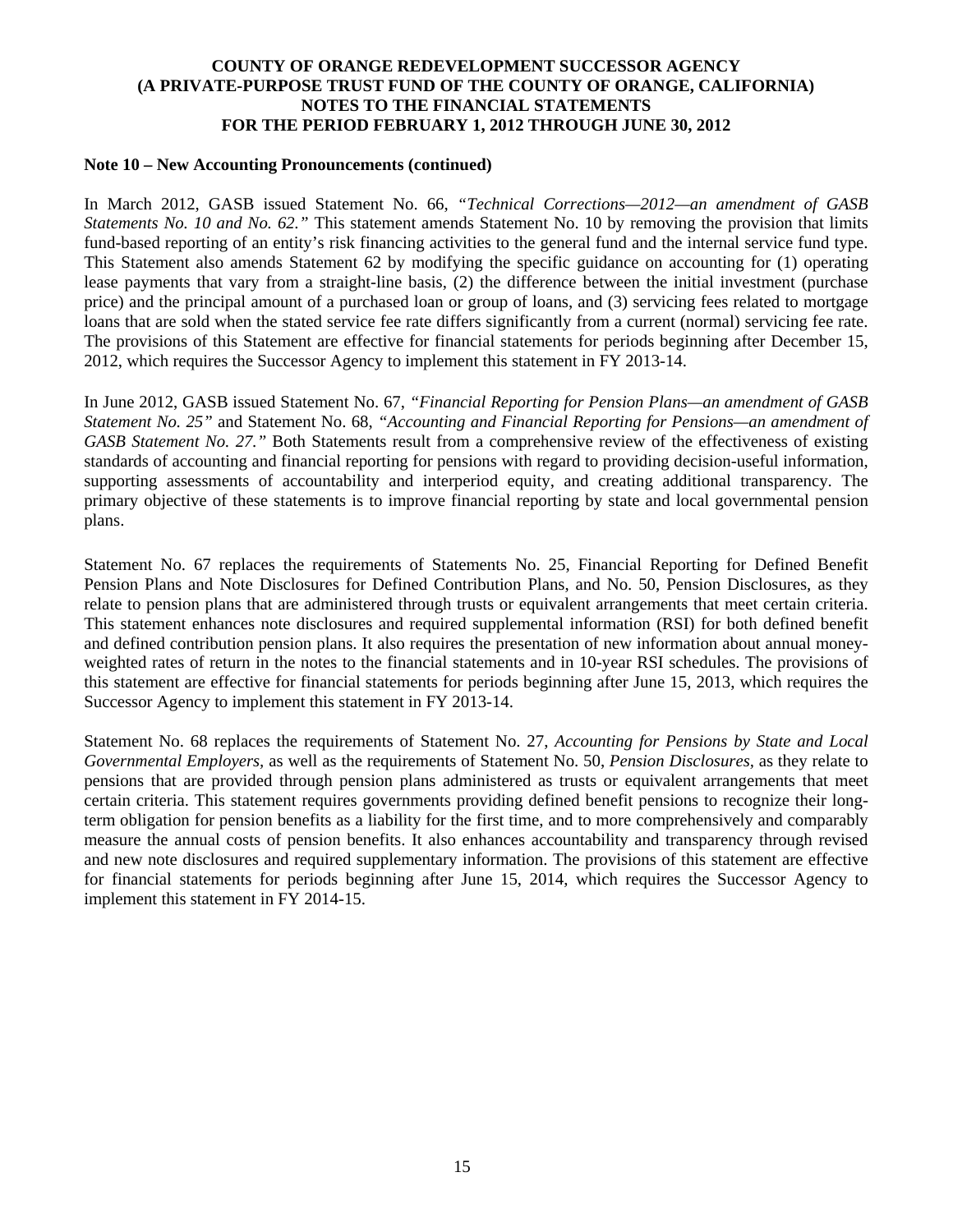#### **Note 11 – Contingencies/Subsequent Event**

On December 29, 2011, the California Supreme Court (the Court) issued an opinion in CRA v. Matosantos on the constitutionality of AB 1X 26  $\&$  27. In their opinion, the Court upheld the provisions of AB 1X 26, effectively eliminating redevelopment agencies statewide, but struck down AB 1X 27 the legislation that would have allowed redevelopment agencies to continue so long as they provided payments to the State.

On January 24, 2012, the Orange County Development Agency (OCDA) adopted its last Enforceable Obligation Payment Schedule (EOPS) for the purposes of memorializing those financial obligations that remained through June 30, 2012. This action also authorized the use of former redevelopment funds to pay those obligations as listed on the EOPS, pending the establishment of an Oversight Board as required by AB 1X 26.

Since the elimination of the Orange County Development Agency (OCDA), the County's Successor Agency has prepared and submitted three (3) Recognized Obligation Payment Schedules (ROPS) for review and approval by the County's Oversight Board as well as the Department of Finance, State Controller's office, and the County Auditor-Controller. To date, the Successor Agency has not received any opposition to any debt service related items presented on the previously submitted ROPS. The County's Successor Agency will continue to list the appropriate debt service obligations on all future ROPS, as needed, and does not anticipate any interruptions to future debt service payments.

# Due Diligence Agreed-Upon Procedures Engagement

Assembly Bill 1484 established a requirement for the Successor Agency to remit to the County auditor-controller three payments as determined by the auditor-controller which consist of a payment to be made in July 2012 for taxing entities' share of December 2011 property tax distribution to redevelopment agency/successor agency, a payment to be made in November 2012 related to Low-Moderate Income Housing Fund Due Diligence Review for unencumbered cash, and a payment to be made in April 2013 related to the other Redevelopment Funds Due Diligence Review for unencumbered cash.

As of the date of the report, there was a \$2,467,215 payment required and paid in July 2012. The Successor Agency submitted its Low-Moderate Income Housing Fund Due Diligence Review to the Oversight Board and the Department of Finance on October 17, 2012. The DOF issued a Determination Letter to the Successor Agency on November 14, 2012. In the Determination Letter, the Department of Finance disagreed with the Low-Moderate Income Housing Fund Due Diligence Review's stated balance of \$20,415,754. Under HSC Section 34179.6(e), the Successor Agency held a "Meet and Confer" with the Department of Finance on December 7, 2012. The Department of Finance has indicated that a final Determination Letter will be issued on December 21, 2012. At June 30, 2012, the Successor Agency has accrued the \$20,415,754 balance as Due to Other Governments.

The other Redevelopment Funds Due Diligence Review is currently in process and the unobligated balances available for transfer to taxing entities is not determinable at this time.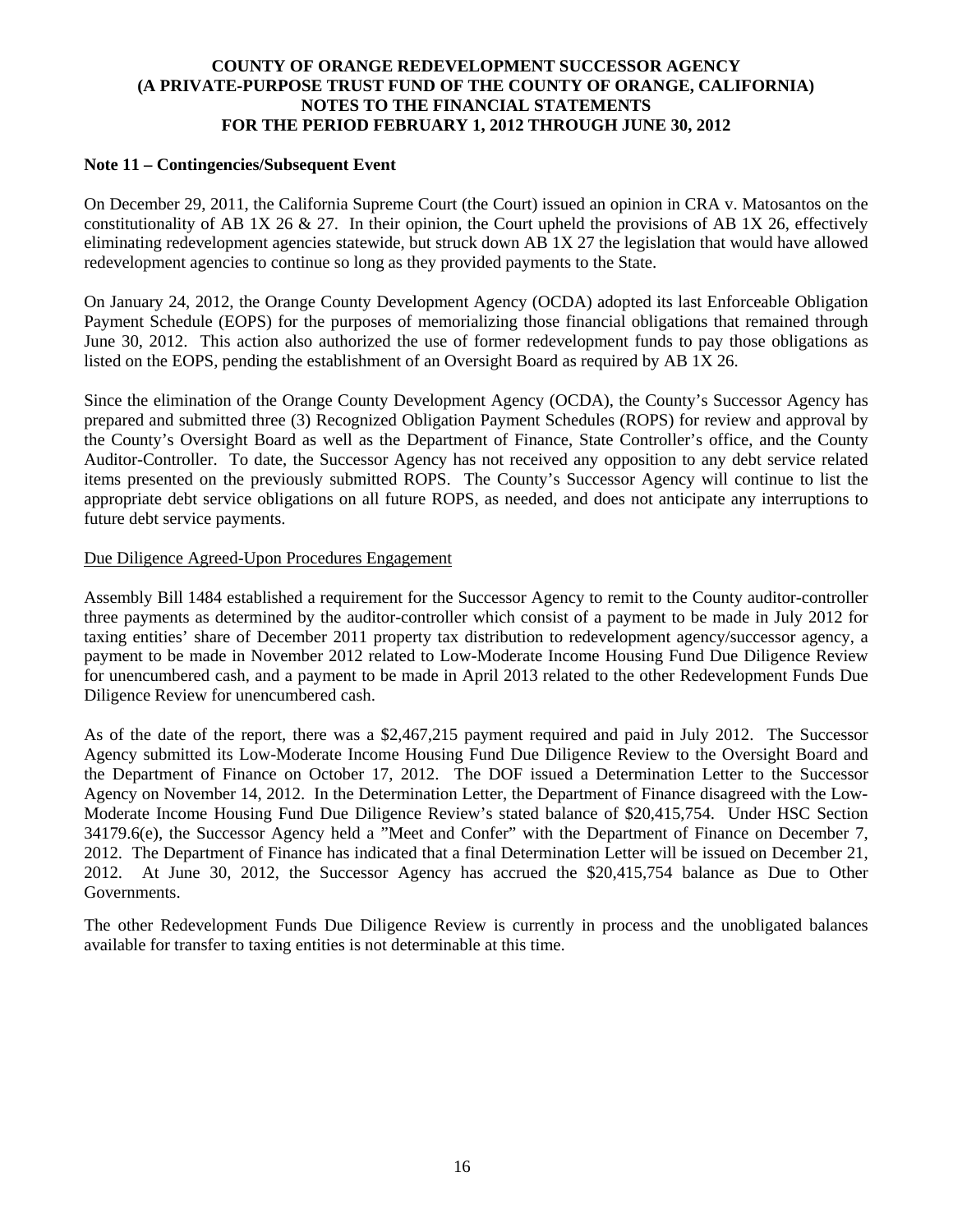### **COUNTY OF ORANGE REDEVELOPMENT SUCCESSOR AGENCY Combining Statement of Fiduciary Net Assets by Trust Fund June 30, 2012**

|                                                                | Private-Purpose Trust Funds                                             |              |                                                                            |            |                                                         |            |                  |  |  |
|----------------------------------------------------------------|-------------------------------------------------------------------------|--------------|----------------------------------------------------------------------------|------------|---------------------------------------------------------|------------|------------------|--|--|
|                                                                | Redevelopment<br><b>Retirement Obligation</b><br>Santa Ana Debt Service |              | Redevelopment<br><b>Retirement Obligation</b><br><b>NDAPP Debt Service</b> |            | <b>OCDA</b><br>Redevelopment<br><b>Successor Agency</b> |            | Total            |  |  |
| <b>Assets</b>                                                  |                                                                         |              |                                                                            |            |                                                         |            |                  |  |  |
| Pooled cash and investments (Note 3)                           | \$                                                                      | 7,297,663    | \$                                                                         | 34,529,316 | $\mathbb{S}$                                            | 68,554,598 | \$110,381,577    |  |  |
| Restricted assets - cash and investments with trustee (Note 3) |                                                                         | 2,995,603    |                                                                            |            |                                                         |            | 2,995,603        |  |  |
| Due from other Governmental Agencies                           |                                                                         |              |                                                                            |            |                                                         | 210,703    | 210,703          |  |  |
| Interest receivable                                            |                                                                         | 16,822       |                                                                            | 61,994     |                                                         | 133,421    | 212,237          |  |  |
| Land and improvements held for resale (Note 4)                 |                                                                         |              |                                                                            |            |                                                         | 616,477    | 616,477          |  |  |
| Bond issuance costs                                            |                                                                         | 735,557      |                                                                            | 269,291    |                                                         |            | 1,004,848        |  |  |
| <b>Total assets</b>                                            |                                                                         | 11,045,645   |                                                                            | 34,860,601 |                                                         | 69,515,199 | 115,421,445      |  |  |
| <b>Liabilities</b>                                             |                                                                         |              |                                                                            |            |                                                         |            |                  |  |  |
| Current liabilities:                                           |                                                                         |              |                                                                            |            |                                                         |            |                  |  |  |
| Bond interest payable                                          |                                                                         | 431,701      |                                                                            | 302,435    |                                                         |            | 734,136          |  |  |
| Due to other governmental agencies (Note 8)                    |                                                                         | 2,840        |                                                                            | 2,471,699  |                                                         | 20,418,712 | 22,893,251       |  |  |
| Bonds payable, net                                             |                                                                         | 1,589,243    |                                                                            | 1,227,247  |                                                         |            | 2,816,490        |  |  |
| Noncurrent liabilities:                                        |                                                                         |              |                                                                            |            |                                                         |            |                  |  |  |
| Bonds payable, net                                             |                                                                         | 25,036,323   |                                                                            | 16,203,399 |                                                         |            | 41,239,722       |  |  |
| <b>Total liabilities</b>                                       |                                                                         | 27,060,107   |                                                                            | 20,204,780 |                                                         | 20,418,712 | 67,683,599       |  |  |
| <b>Net Assets</b>                                              |                                                                         |              |                                                                            |            |                                                         |            |                  |  |  |
| Held in trust for other governments                            | \$                                                                      | (16,014,462) | \$                                                                         | 14,655,821 | \$                                                      | 49,096,487 | 47,737,846<br>\$ |  |  |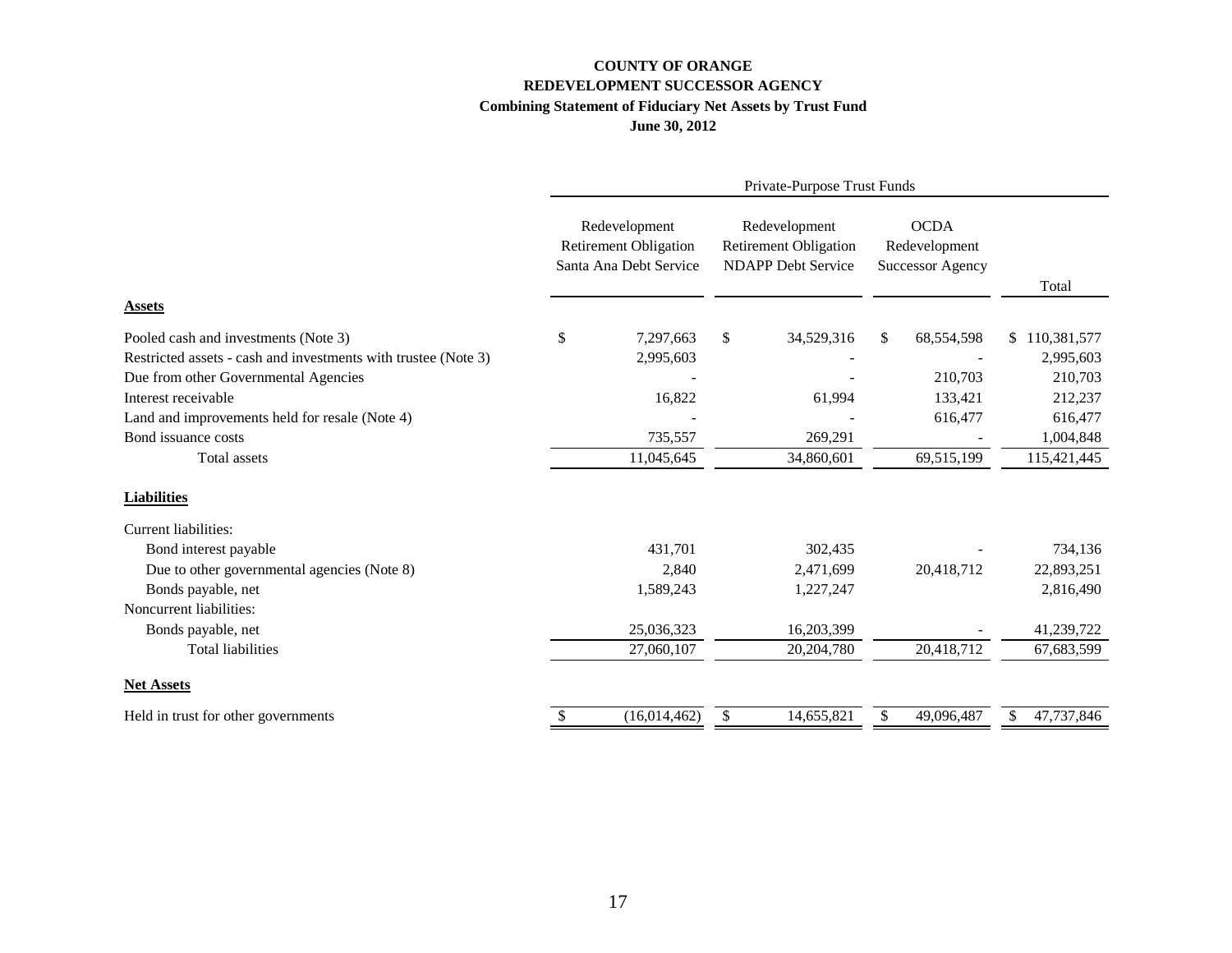### **COUNTY OF ORANGE REDEVELOPMENT SUCCESSOR AGENCY Combining Statement of Changes in Fiduciary Net Assets by Trust Fund For the Period February 1, 2012 through June 30, 2012**

|                                                 | Private-Purpose Trust Funds                                             |              |                                                                            |            |                                                         |                 |
|-------------------------------------------------|-------------------------------------------------------------------------|--------------|----------------------------------------------------------------------------|------------|---------------------------------------------------------|-----------------|
|                                                 | Redevelopment<br><b>Retirement Obligation</b><br>Santa Ana Debt Service |              | Redevelopment<br><b>Retirement Obligation</b><br><b>NDAPP Debt Service</b> |            | <b>OCDA</b><br>Redevelopment<br><b>Successor Agency</b> | Total           |
| Additions:                                      |                                                                         |              |                                                                            |            |                                                         |                 |
| Property tax increment                          | \$                                                                      | 2,347,552    | \$                                                                         | 1,738,654  | \$                                                      | \$<br>4,086,206 |
| Investment earnings                             |                                                                         | 14,206       |                                                                            | 76,646     | 123,952                                                 | 214,804         |
| Other                                           |                                                                         |              |                                                                            |            | 25,000                                                  | 25,000          |
| Total additions                                 |                                                                         | 2,361,758    |                                                                            | 1,815,300  | 148,952                                                 | 4,326,010       |
| Deductions:                                     |                                                                         |              |                                                                            |            |                                                         |                 |
| Administrative expenses                         |                                                                         | 24,926       |                                                                            | 22,448     | 30,627                                                  | 78,001          |
| Program expenses of former redevelopment agency |                                                                         |              |                                                                            |            | 355,371                                                 | 355,371         |
| Tax pass-throughs (Note 6)                      |                                                                         | 2,000,000    |                                                                            | 2,467,215  | 20,415,754                                              | 24,882,969      |
| Interest on long-term debt                      |                                                                         | 551,427      |                                                                            | 359,239    |                                                         | 910,666         |
| Total deductions                                |                                                                         | 2,576,353    |                                                                            | 2,848,902  | 20,801,752                                              | 26,227,007      |
| Transfers-internal activities                   |                                                                         | (2,000,000)  |                                                                            |            | 2,000,000                                               |                 |
| Extraordinary gain/(loss) (Note 9)              |                                                                         | (13,799,867) |                                                                            | 15,689,423 | 67,749,287                                              | 69,638,843      |
| Change in net assets                            |                                                                         | (16,014,462) |                                                                            | 14,655,821 | 49,096,487                                              | 47,737,846      |
| Net Assets - February 1, 2012                   |                                                                         |              |                                                                            |            |                                                         |                 |
| Net Assets - June 30, 2012                      |                                                                         | (16,014,462) |                                                                            | 14,655,821 | 49,096,487                                              | 47,737,846      |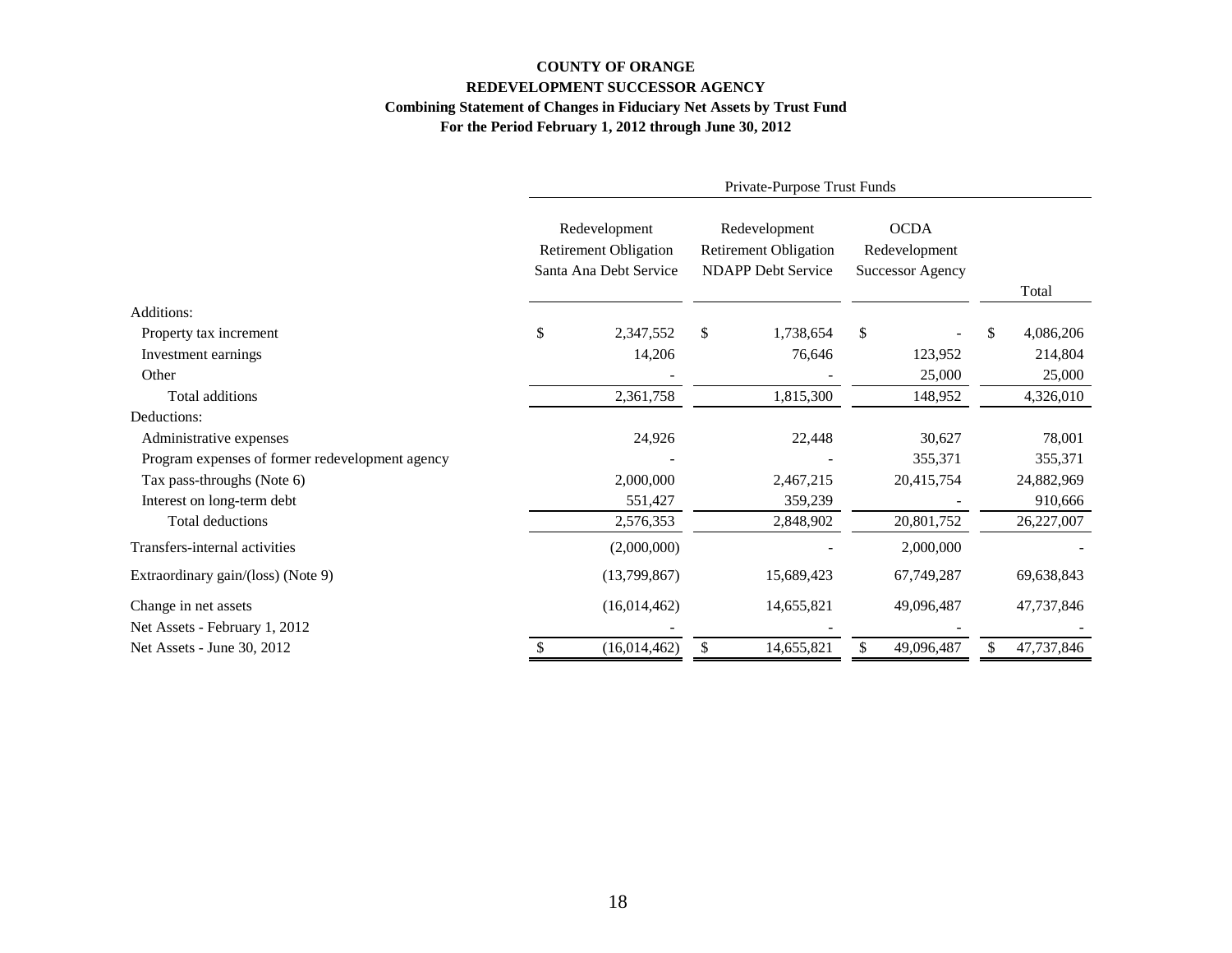

# **INDEPENDENT AUDITOR'S REPORT ON INTERNAL CONTROL OVER FINANCIAL REPORTING AND ON COMPLIANCE AND OTHER MATTERS BASED ON AN AUDIT OF FINANCIAL STATEMENTS PERFORMED IN ACCORDANCE WITH** *GOVERNMENT AUDITING STANDARDS*

Oversight Board County of Orange Redevelopment Successor Agency Santa Ana, California

We have audited the financial statements of the County of Orange Redevelopment Successor Agency (the Successor Agency), a private purpose trust fund of the County of Orange, California, as of June 30, 2012, and for the period of inception (February 1, 2012) to June 30, 2012, and have issued our report thereon dated December 18, 2012. Our report includes an emphasis of matter paragraph noting that Assembly Bill 1X 26 was upheld and declared constitutional by the California Supreme Court on December 29, 2011. As part of its decision, the Supreme Court established the date of dissolution for redevelopment agencies to be February 1, 2012. The redevelopment agencies in California, including the Orange County Development Agency (the Agency), were terminated and successor agencies were appointed to wind down the affairs of the former redevelopment agencies in accordance with the provisions of Assembly Bill 1X 26. The County of Orange has elected to be appointed as Successor Agency for purposes of winding down the affairs of the Agency. As a result, the Agency dissolved on February 1, 2012. The fund balances of the former Orange County Development Agency funds were transferred to a private purpose trust fund of the County of Orange on February 1, 2012. Additionally, as of February 1, 2012, certain assets were transferred to the Orange County Housing Authority. Our report also included an explanatory paragraph stating that the financial statements present only the Successor Agency and do not purport to, and do not, present fairly the financial position of the County of Orange, California, as of June 30, 2012, and the changes in its financial position, and its cash flows for the year then ended in conformity with accounting principles generally accepted in the United States of America. We conducted our audit in accordance with auditing standards generally accepted in the United States of America and the standards applicable to financial audits contained in *Government Auditing Standards*, issued by the Comptroller General of the United States.

# **Internal Control Over Financial Reporting**

Management of the Successor Agency is responsible for establishing and maintaining effective internal control over financial reporting. In planning and performing our audit, we considered the Successor Agency's internal control over financial reporting as a basis for designing our auditing procedures for the purpose of expressing our opinion on the financial statements, but not for the purpose of expressing an opinion on the effectiveness of the Successor Agency's internal control over financial reporting. Accordingly, we do not express an opinion on the effectiveness of the Successor Agency's internal control over financial reporting.

A *deficiency in internal control* exists when the design or operation of a control does not allow management or employees, in the normal course of performing their assigned functions, to prevent, or detect and correct misstatements on a timely basis. A *material weakness* is a deficiency, or combination of deficiencies, in internal control, such that there is a reasonable possibility that a material misstatement of the entity's financial statements will not be prevented, or detected and corrected on a timely basis.